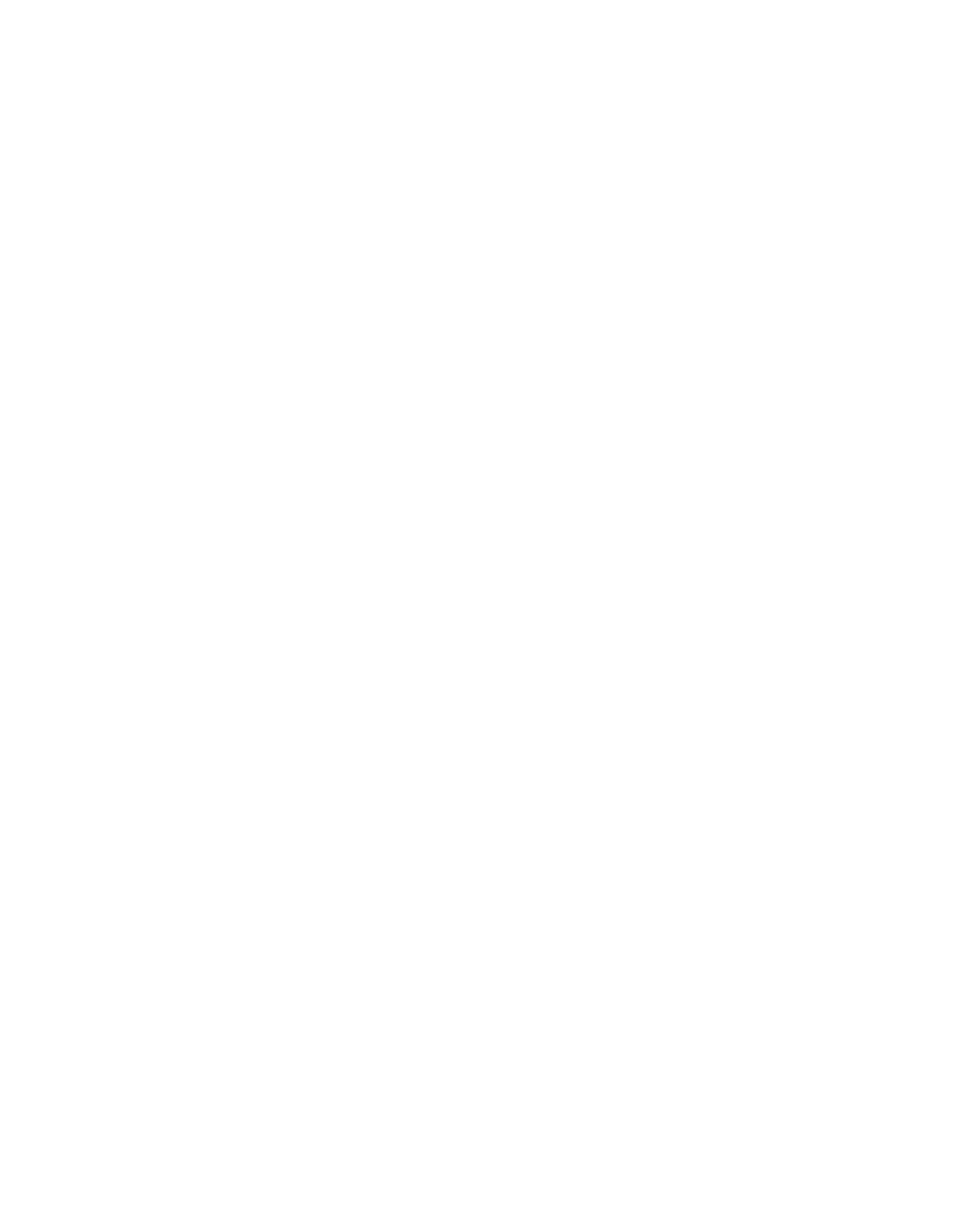## HOW I BECAME A GERMAN: JUREK BECKER'S LIFE IN FIVE WORLDS

*SANDER L. GILMAN*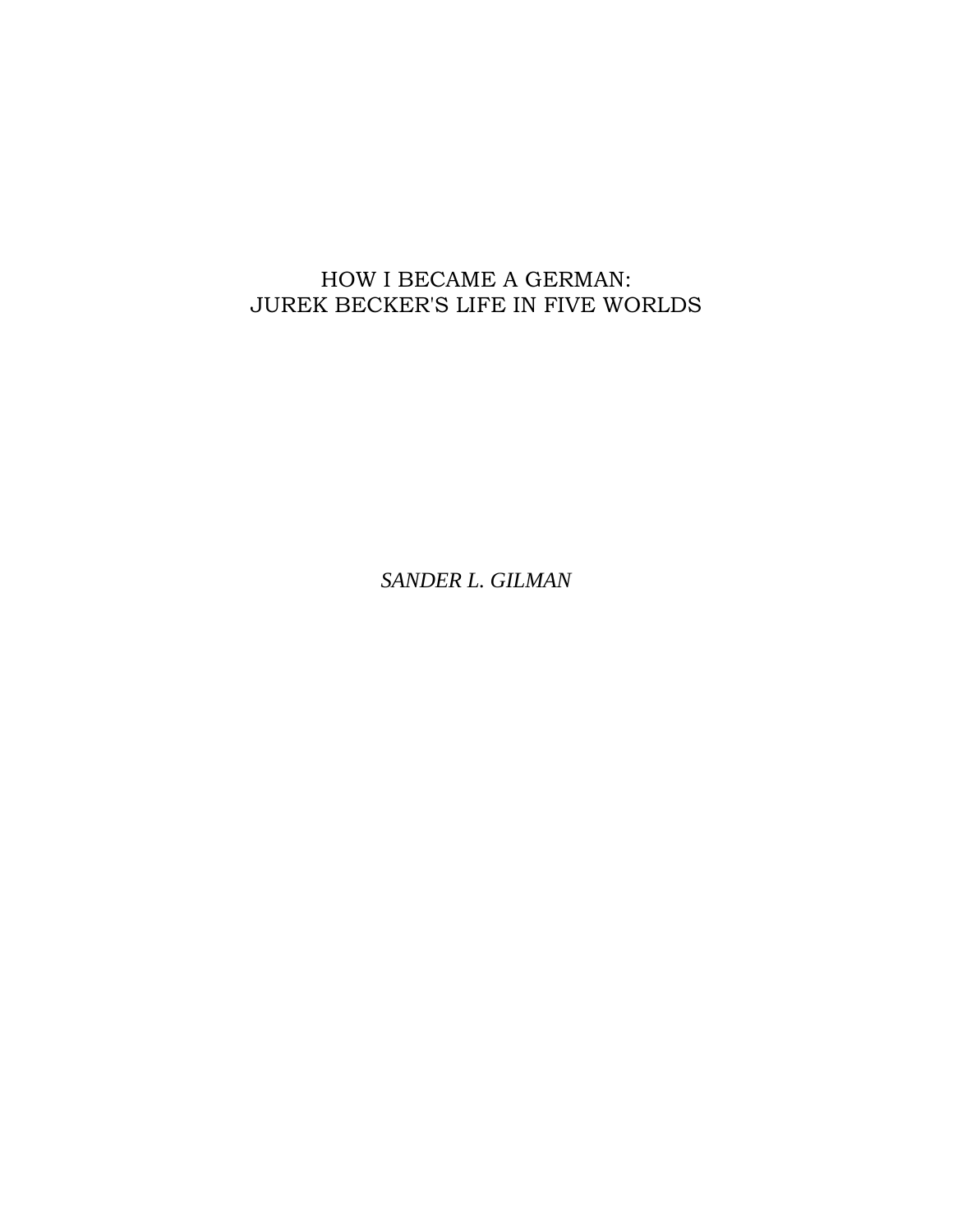. OCCASIONAL PAPER No. 23

SERIES EDITORS: ANNETTE M. MARCIEL DANIEL S. MATTERN CHRISTOF MAUCH

© GERMAN HISTORICAL INSTITUTE 1999. ALL RIGHTS RESERVED.

GERMAN HISTORICAL NSTITUTE 1607 NEW HAMPSHIRE AVENUE, NW WASHINGTON, DC 20009 TEL: (202) 387–3355 FAX: (202) 483–3430 E-MAIL: INFO@GHI-DC.ORG WEB PAGE: [WWW.GHI-DC.ORG](http://www.ghi-dc.org/)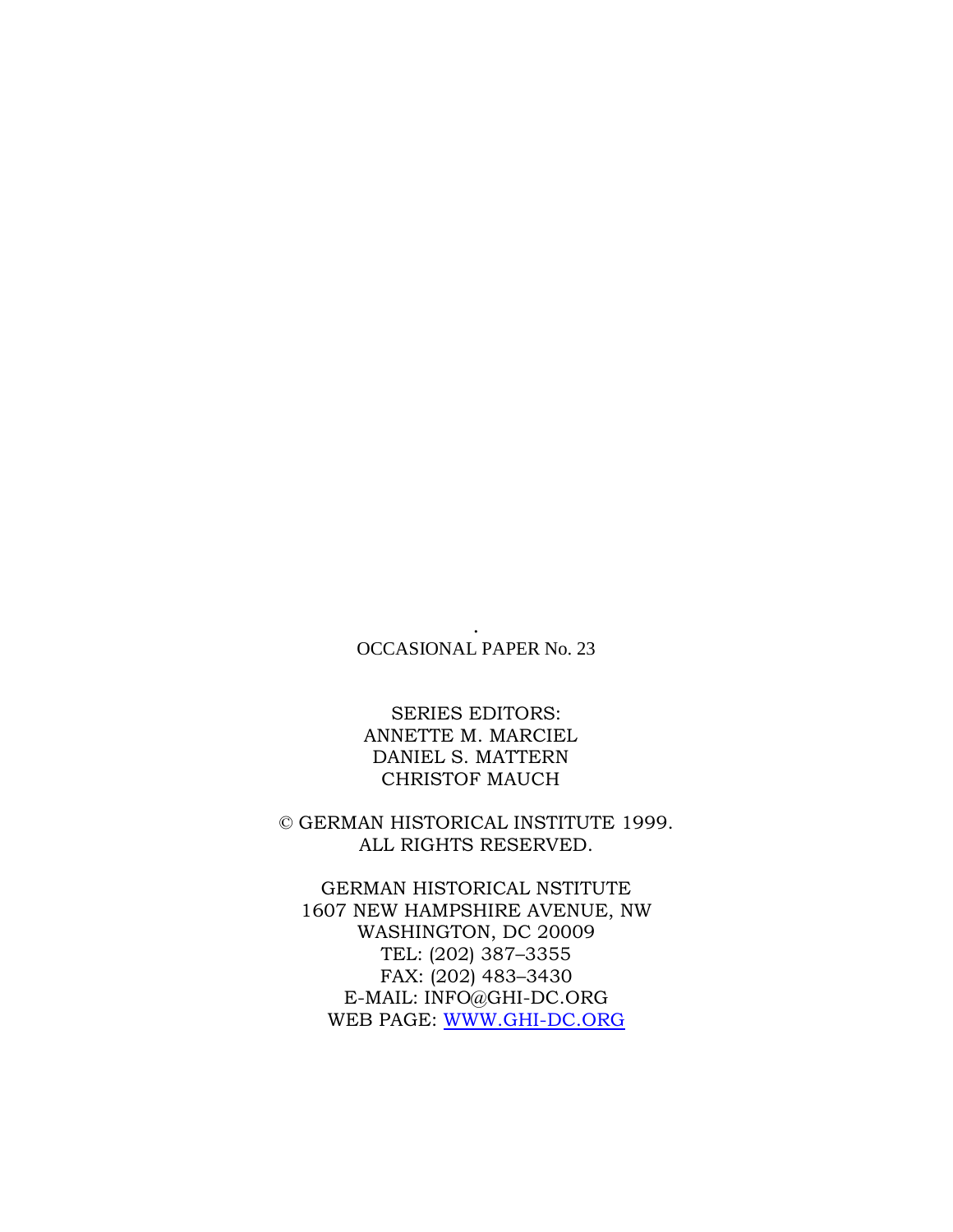## GERMAN HISTORICAL INSTITUTE, WASHINGTON, DC

## OCCASIONAL PAPER NO. 23 EIGHTH ALOIS MERTES MEMORIAL LECTURE

## **CONTENTS**

| <b>HOW I BECAME A GERMAN:</b><br>JUREK BECKER'S LIFE IN FIVE WORLDS SANDER L. GILMAN 3 |  |
|----------------------------------------------------------------------------------------|--|
|                                                                                        |  |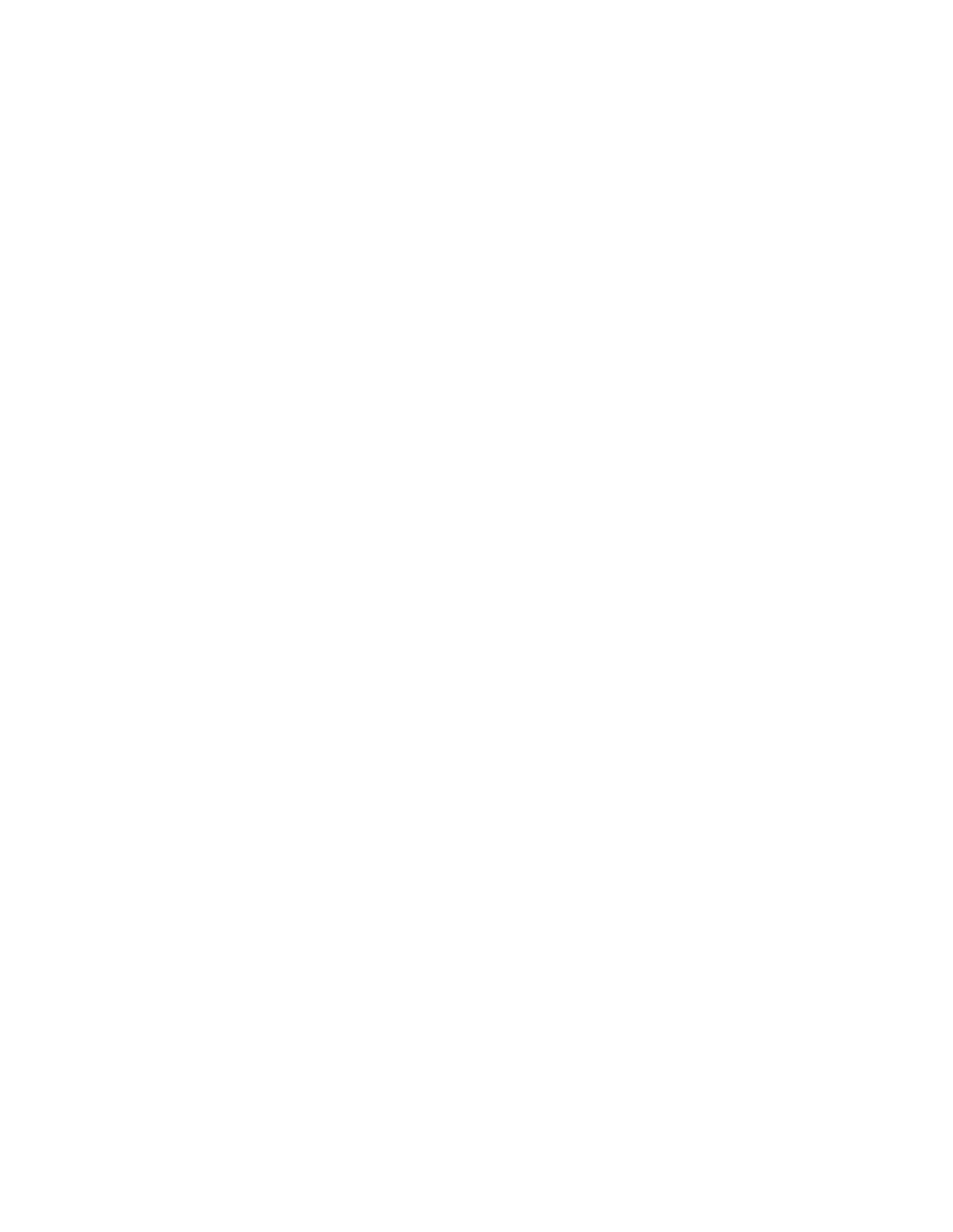#### PREFACE

Alois Mertes, the statesman and politician whom this series of memorial lectures commemorates, was not just an expert in German foreign policy and international relations. He also was engaged in the dialog between American Jews and Germans and in issues concerning Germany's Nazi past. Indeed, during the public debate about Bitburg in 1985, Mertes, who was undersecretary of state in the government of former chancellor Helmut Kohl, showed more sensitivity and understanding than most politicians in the Federal Republic for the complex question of the limitations set by Germany's past on the country's search for a new identity.

Over the last few years the Alois Mertes Memorial Lectures at the German Historical Institute have stressed the role of Germany in the Cold War (Wolfgang Krieger in 1995 and Melvyn P. Leffler in 1996), as well as questions of religion and politics in the United States (Michael Zöller in 1997). In 1998 the Institute invited a prominent scholar who would remind us of another lifelong concern of Alois Mertes: The dialog between Germans and Jews in the twentieth century. We were fortunate that Professor Sander L. Gilman of the University of Chicago, an outstanding scholar in the field of German and Jewish cultural studies, agreed to speak. No one was a better choice to lecture on the relationship between Germans and Jews after 1945. Professor Gilman's intellectual courage and imagination are demonstrated by the fact that he chose the biography of novelist Jurek Becker (1937–97) to introduce and analyze the complex topic of diasporic Jewish culture in the old and new (Central) Europe.

Jurek Becker's oeuvre and biography uniquely document Germany's comingto-terms with the Holocaust. In particular, Becker's perspective gives us insight into the life stories of its survivors. Clearly, Becker's life and work—and Gilman's lecture, for that matter—remind us of the different Jewish cultures that were destroyed or reconstituted in the course of the twentieth century. Above and beyond that, we should perhaps not forget that Jurek Becker, not unlike Alois Mertes, was a transatlantic personality who spent time as writer-inresidence at Oberlin College in 1978 and as a visiting professor of literature at Cornell University in 1984. Furthermore, the recent Hollywood production of Becker's famous novel, *Jacob the Liar*, may stimulate renewed interest in Becker and the questions he raised.

Sander L. Gilman currently is Henry R. Luce Professor of the Liberal Arts in Human Biology at the University of Chicago. He holds positions at Chicago as a professor of Germanic Studies, Comparative Literature, and Psychiatry, and is a member of the Fishbein Center for the History of Sci-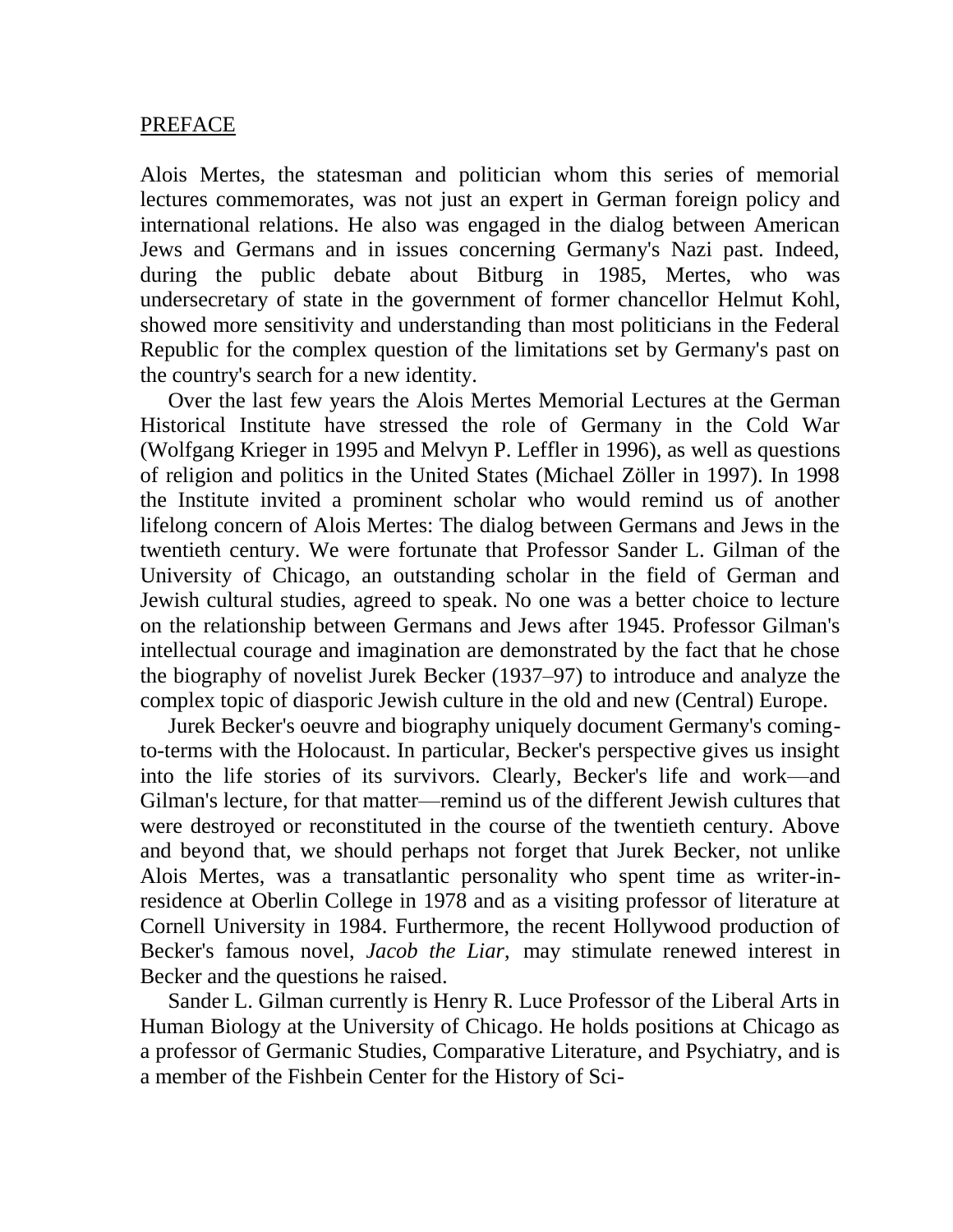ence. He is a cultural and literary historian and the author or editor of over fifty books. His most recent publications are a collection edited with Milton Shain, *Jewries at the Frontier: Accommodation, Identity, Conflict* (1999); a monographic study, *Making the Body Beautiful—A Cultural History of Aesthetic Surgery* (1999); and, with Jack Zipes, *The Yale Companion to Jewish Writing and Thought in German Culture, 1096–1996* (1997). He is the author of the basic study of the visual stereotyping of the mentally ill (*Seeing the Insane,*  1982,1996), as well as the standard study of *Jewish Self-Hatred* (1986). He was a member of the humanities and medical faculties at Cornell University, where he held the Goldwin Smith Professorship of Humane Studies. During 1990–1 he served as the Visiting Historical Scholar at the National Library of Medicine in Bethesda, Maryland, and during 1996–7 he was a fellow of the Center for Advanced Study in the Behavioral Sciences in Stanford, California. He also was the Northrup Frye Visiting Professor of Literary Theory at the University of Toronto, the Old Dominion Fellow in the Department of English at Princeton University, and the Visiting B. G. Rudolph Professor of Jewish Studies at Syracuse University. In addition, he was a visiting professor at Colgate University, Tulane University, the University of Paderborn, the Free University of Berlin, the University of Witwatersrand, the Ohio State University, the University of Cape Town, the University of Potsdam, and the University of British Columbia. His many awards include a Guggenheim Fellowship in 1972– 3. Professor Gilman was president of the Modern Language Association in 1995, and he was awarded an honorary doctor of laws from the University of Toronto in 1997.

We are pleased to present Professor Gilman's lecture on Jurek Becker and on German-Jewish identities in Central Europe as the eighth Alois Mertes Memorial Lecture and as the twenty-third issue in our Occasional Paper series.

Washington, D.C. *Christof Mauch* November 1999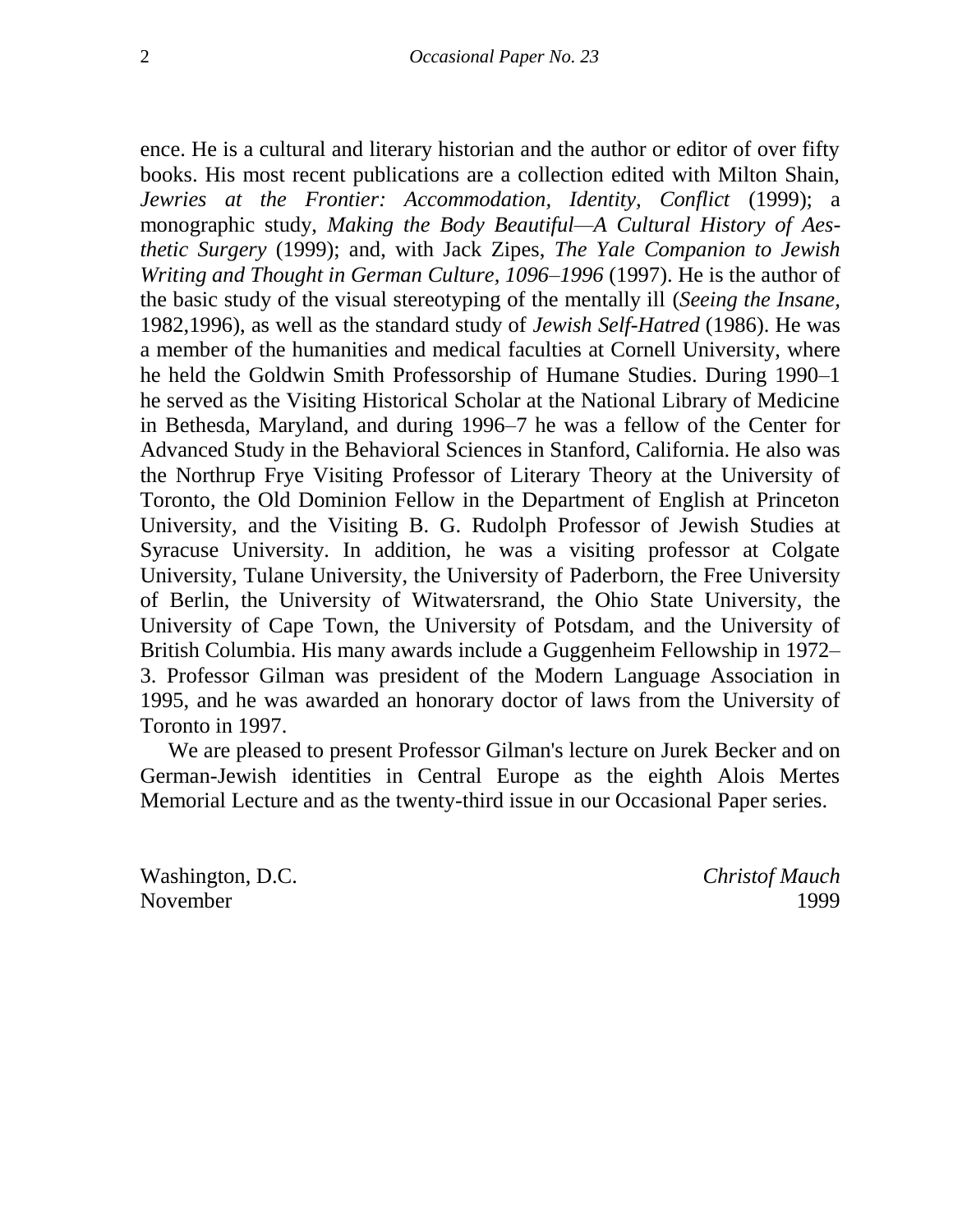# **HOW I BECAME A GERMAN: JUREK BECKER'S LIFE IN FIVE WORLDS**

## *SANDER L. GILMAN*

My title may be perplexing to those who have never heard of Jurek Becker—a novelist, a film and television writer, and a public intellectual who died on March 14, 1997, at the age of about fifty-nine. I say "about" for he was officially born on September 30, 1937; "officially" because his birth certificate was lost when the city of Lodz, Poland, was destroyed—and everyone has to be born on some date. Becker's life provides a means of thinking about the complexities of Jewish culture in Central Europe from 1937 to 1997. These sixty years encompassed the invasion of Poland, the Shoah, the collapse of Nazism, the rise and fall of Communism, the reunification of Germany, and the beginnings of a reconstitution of Central European Jewish life.

Writing a biography about someone you knew and liked is complex. I hosted Becker during his stay at Cornell University in 1984 and taught his works with him for a semester. He had taught in the United States before, at Oberlin College, and would later teach at Washington University in St. Louis and the University of Texas at Austin. He taught German literature, and yet he felt that the tasks of the critic and those of the writer were very different. The metaphor he employed quite often for this difference was that of the ornithologist and the bird. I was the ornithologist; he was the bird. However, my task as a critic was never scientific but rather empathetic; I was a birdwatcher rather than an ornithologist, and he was a *rara avis*, a rare bird.

Becker was a Jewish child-survivor author and an Eastern European Jew who held a major position in the culture of both Germanys. He thus was partly *The Painted Bird*, Jerzy Kosinski's metaphor for the mindless torture that marked human relationships in the Shoah.<sup>1</sup> But he also was a completely secular Polish Jew at home in post-1945 Germany. He was the Polish eagle and the German eagle combined. These eagles are perhaps too bellicose an image for someone who was essentially gentle in his manner of dealing with the world. It was this difficulty of identification that made him and his works fascinating to me.

<sup>&</sup>lt;sup>1</sup> Jerzy N. Kosinski, *The Painted Bird* (Boston, 1965).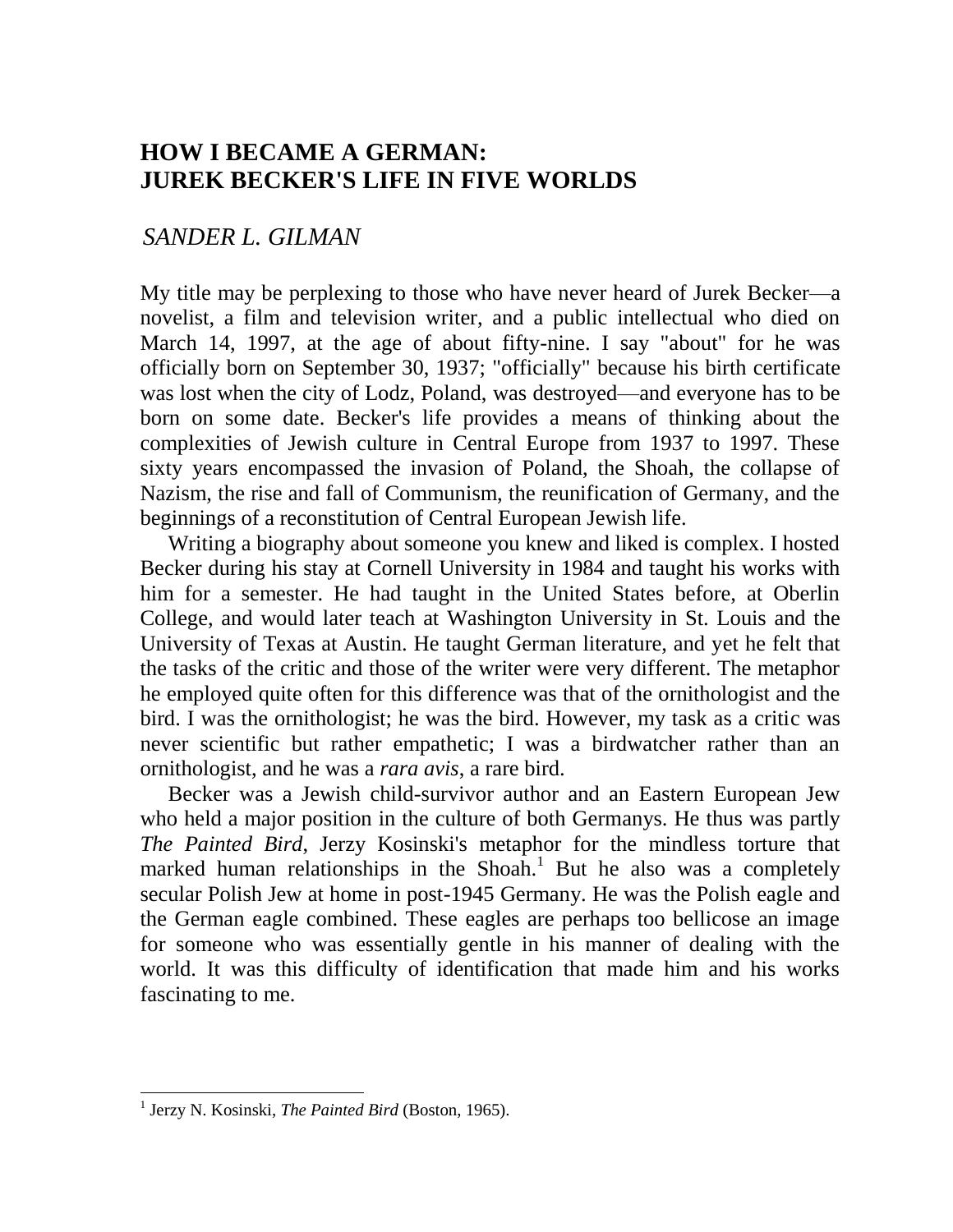As a cultural critic and a literary historian, I have written analytically about Becker and his work, among other things, in my study of Jewish selfhatred.<sup>2</sup> But after Becker's death I wanted to capture his life and understand his writing in all of the registers in which he wrote. His oeuvre rests on a set of novels that are truly unique in postwar German writing. His biography is not unique but unusual enough as to encompass many of the questions about identity and culture in Central Europe from the 1930s to the 1990s. To explore them I needed to get into Jurek Becker's head as well as into his texts—something he truly feared.

What I intend to do in this biographical sketch is write about Becker's life within the context of the multiple histories he lived—the history of all the Germanys since 1937, of the Jews in Europe, of Poland, of the German Democratic Republic (GDR), of the island city of West Berlin, and of the new, united Germany. This biography will be a cultural history, a literary history, and a media history—a story of friends and of families—some long dead and most quite alive. But mostly it will be the tale of one extraordinary man, Jurek Becker. It will tell the complex tale of how he became a German writer while living in five different worlds. Indeed, the initial title for the manuscript of his third novel, *Bronsteins Kinder* (1986), part of his extraordinary trilogy about the Shoah and German-Jewish sensibility in the GDR, was "How I Became a German"—which is not a bad title for his biography.

Becker himself commented in 1989 that Balzac had claimed that the entire history of his time could be extrapolated from his novels.<sup>3</sup> This is, in a complicated way, also true of Becker's oeuvre. Yet, as I noted, Becker was terrified of having his works reduced to the simple recording of his experience, to facts seemingly better gotten by reading history books. His fear was that his critics would "get into his head": "You must protect yourself, they want to get into your head! That is certainly a bit of an exaggeration, perhaps certain aspects of my biography are the reason that I have such panic attacks, but I don't want to examine that now. I think: Why do they want to know that? Above all I think: Why must I know that?"<sup>4</sup> It is this act of knowing the unknowable, what goes on inside another's psyche, that is the biographer's task. But in Becker's case it was even more frightening, for that act of knowing meant exploring the gap in his memory that spanned his life as a Polish Jew and as a German writer. This was his obsession—or at least the obsession of his biographer.

<sup>2</sup> Sander L. Gilman, *Jewish Self-Hatred* (Baltimore, 1982). A German edition of the book appeared in 1992 with Jüdischer Verlag in Frankfurt am Main.

<sup>3</sup> Jurek Becker, *Ende des Grössen Wahns* (Frankfurt am Main, 1996), 95.

<sup>4</sup> Ibid., 222.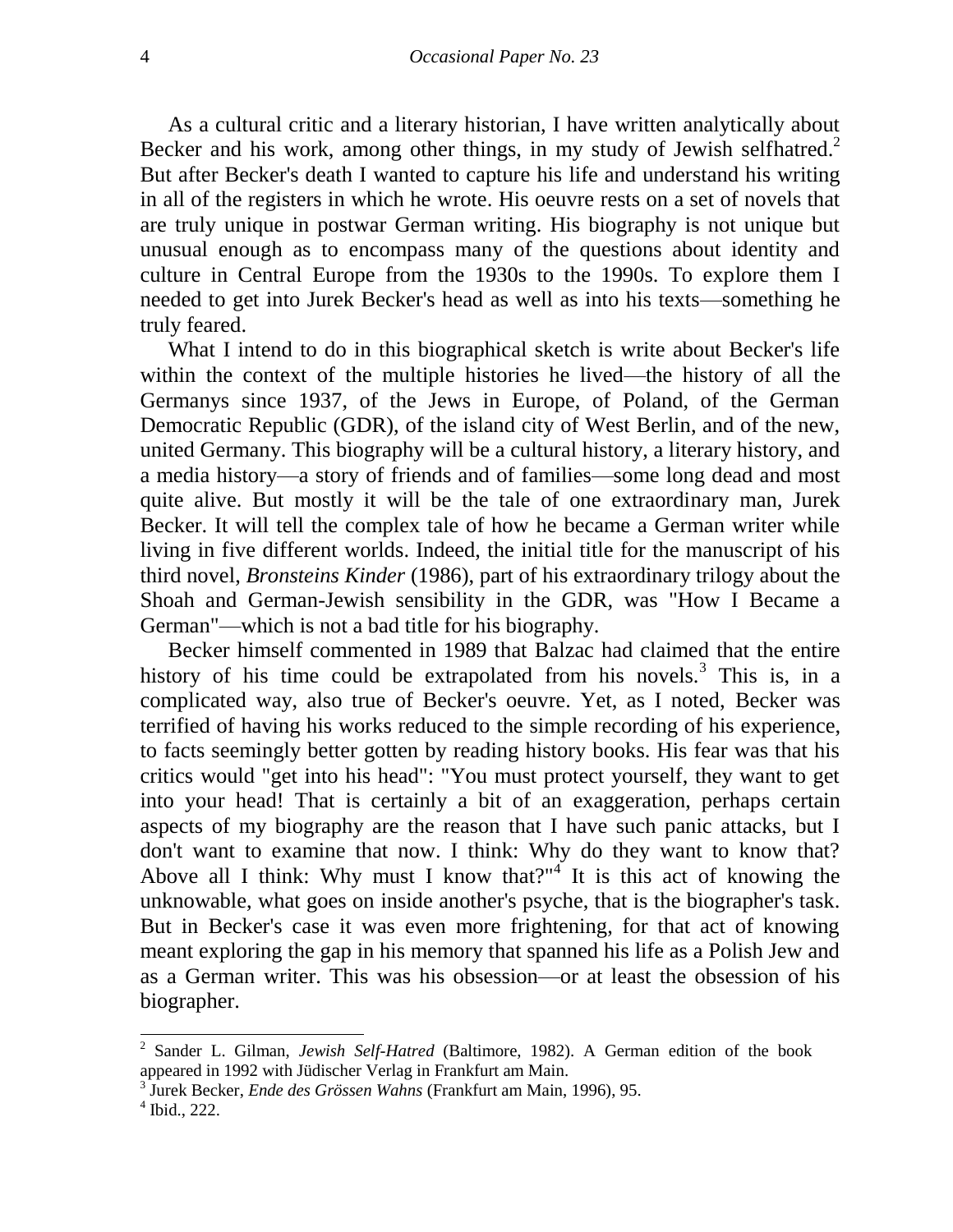Becker's works and life enable us to tell the tale of Germany in Europe, of the Jews of Central Europe, from prewar Poland to a reunified Germany. Becker himself was acutely aware of the role of culture in defining identity. He was forced across borders from occupied Poland to Germany in 1944 and from the GDR to West Berlin in 1977; he finally became aware of being a citizen of the Federal Republic of Germany (FRG) with reunification; he switched languages from Polish to German; and he moved elegantly from film to television to fiction to the essay. He also redefined himself at each stage.

#### THE FIRST WORLD: POLAND, 1937–1939

To write a life is to tell the story of a person's lived experience in its context; and the contexts of Becker's life map the history of Central Europe and the Jews of Central Europe in the middle of the twentieth century. It is the story of a Germany that in the 1950s (as it is again) was a multicultural melting pot where the acquisition of the German language and its complex culture made a person German. According to Becker's narrative, his father was a Lithuanian Jew born in Bavaria, who moved with his parents to Poland as a small child; his mother was born in Poland. This narrative was contradicted by further archival work, which uncovered the fact that his father was born in Poland. When Becker and his father returned to the defeated Reich in 1945, father and son were seen not as refugees but as returnees, which simplified their lives.<sup>5</sup> His father was a typical, inherently secular Jew—not a contradiction in the Poland of the 1920s and 1930s. He rarely went to the synagogue, even after he moved to Berlin in 1945, and thus his son was raised to see himself as a "person" rather than as a secular Jew.<sup>6</sup> This person was given a recognizably Polish first name at birth, an unremarkable thing to do by the 1930s in the large urban areas of Poland. Becker was temporarily renamed Georg when he served in the Volksarmee (People's Army) of the GDR. Jurek, which was a sign of not being too Jewish in Lodz in 1937, came to be seen as a sign of being too Polish in the GDR of the 1950s.

In a rather famous radio talk in 1977, Becker asked how one made a Jew; he understood that when two human beings reproduced, they made another human being. This secular identity, formed in the GDR after 1949, was the natural extension of the Polish-Jewish secular identity of the interwar years. Its Enlightenment roots were clear—all human beings are equal. But history had made that impossible for Becker—and his struggle with

 5 Ibid., 179.

 $6$  Ibid., 12–13.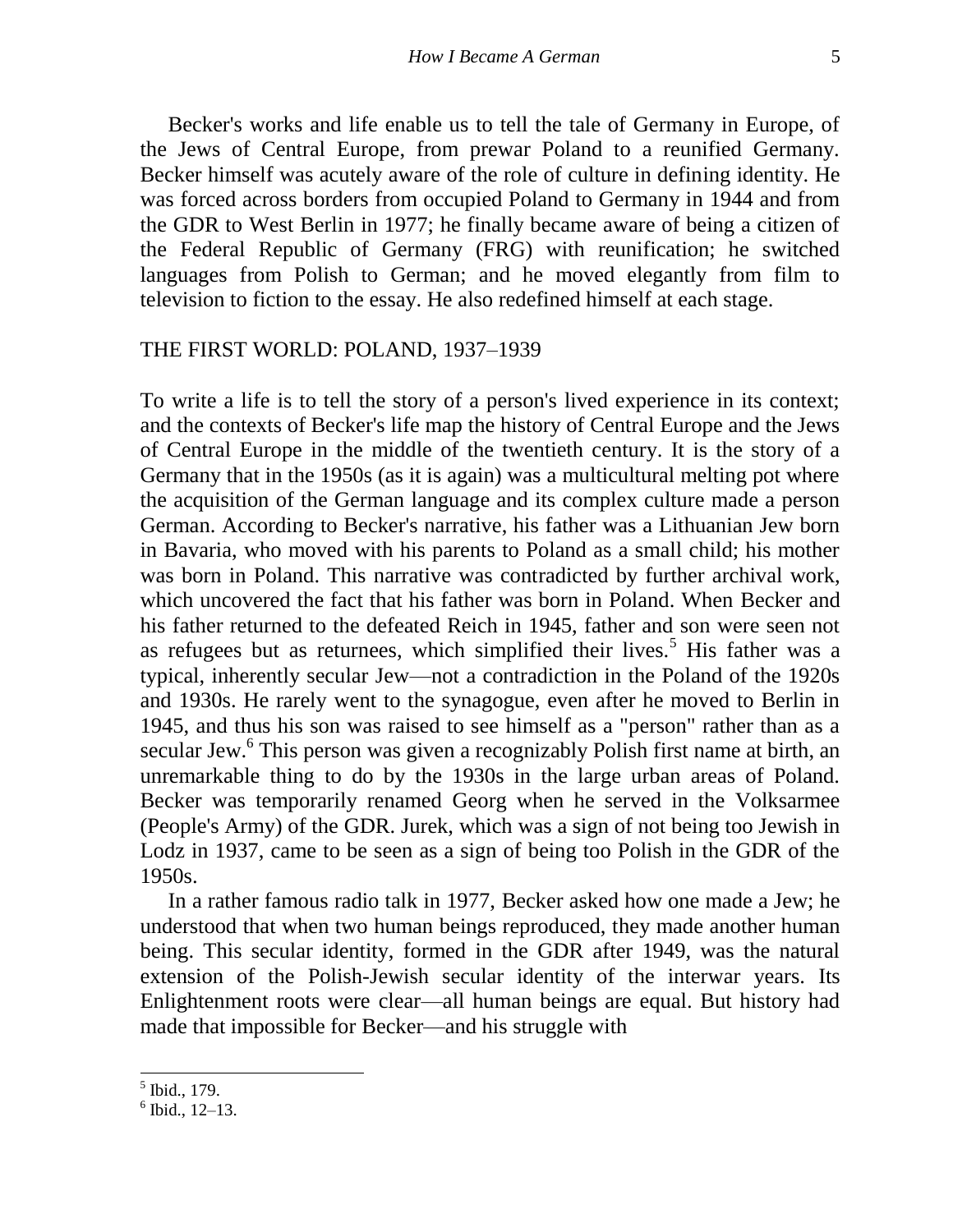that promise of his own personal autonomy as a human being rather than as a Jew and then as a human being who was a Jew marked his creative life.

The Enlightenment model of Jewish emancipation and secularization was, in complex way, a German model. The *Haskalah*, the Jewish Enlightenment of Moses Mendelssohn, had prompted the integration of Jews into the German petty states of the eighteenth century; in Poland, at least in Congress Poland, until World War I, civic emancipation of the Jews and their integration into a modern Polish world was much slower in coming. As in Germany in the nineteenth century, it was industrialization and the establishment of a strong Polish constitution in 1921 that made possible the idea of a Polish-Jewish identity, parallel to that of a German-Jewish secular identity. No longer was "being Jewish" a religious identity. In post-World War I Poland, being Jewish could mean a political (Zionist) or even an ethnic designation (analogous to the presence of Lithuanians who wrote and spoke Polish in the new state).

Interwar Poland was only nominally democratic, however. It quickly became the authoritarian country of General Jósef Pilsudski, who seized power in 1926. After his death in 1935, Poland was transformed into an anti-Semitic, pseudofascist state that paralleled Austro-fascism more than Nazism. But during this move to the right, even with the increasing political anti-Semitism, there was present a world rarely discussed today—that of the Polish-speaking Jewish bourgeois into which Jurek Becker was born in 1937. Multilingual, speaking Polish and Yiddish, and even some German and Russian, they were the Jewish middle class in transition to becoming a Polish-Jewish middle class.

This transformation was especially evident in the industrial city of Lodz, the Manchester of Poland, where Becker was born. But by 1937 middle-class Polish-Jewish life in Lodz had already become a myth, as in Israel Joshua Singer's account of it in his great novel *Di brider Ashkenasi* (The Brothers Ashkenazi).<sup>7</sup> These were not sentimentalized *Ostjuden* (Eastern Jews) with their *peyes* (sidelocks) and *klezmer* (festive music); these were members of a forgotten Jewish middle class—closer in their social and cultural relationships to their Polish neighbors than to the ultra-orthodox Jews depicted in Isaac Bashevis Singer's autobiography *Mayn tatn's beys-din shtub* (In My Father's Court).<sup>8</sup> These were Jews in the process of becoming Poles, as Jews in Germany had become German Jews: secular Jewish Poles, but Poles nonetheless.

Although there had been some Jewish intellectuals who had already identified with the tortured political history of Poland in the nineteenth

 7 Israel Joshua Singer, *Di brider Ashkenasi* (1936; English ed., 1936).

<sup>8</sup> Isaac Bashevis Singer, *Mayn tatn's beys-din shtub* (1956; English ed., 1966).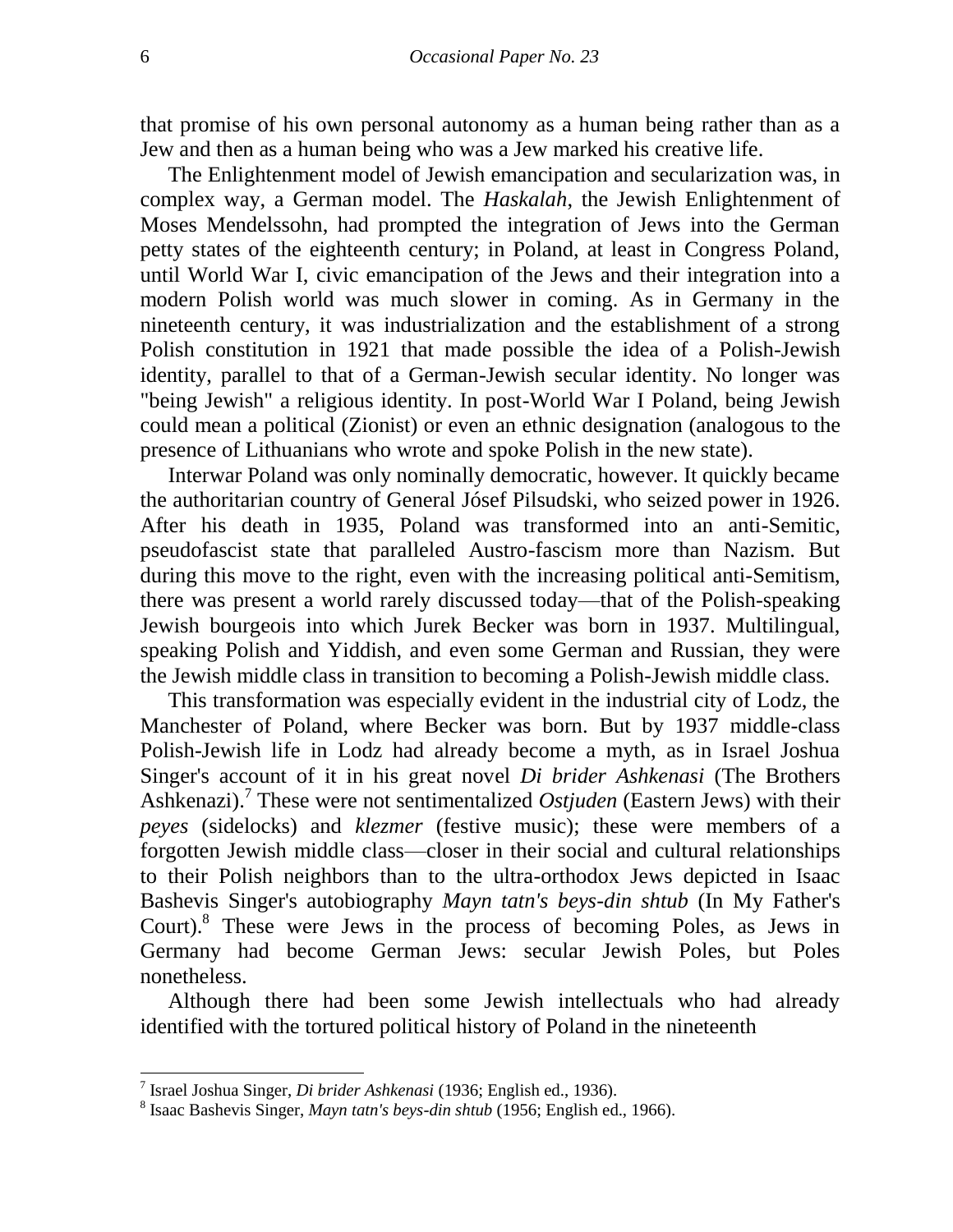[century. by](http://century.by/) World War I there appeared a Polanized lower middle class, and Lodz was its center. The Lodz into which Becker was born in 1937 was a city with a virtual Jewish majority; it was a city of substantial Jewish presence, but a modern presence rooted in a new Polish identity. However, after the Shoah, Becker admits to understanding himself as a Jew, whatever that meant, but he never felt himself to be a Pole. His father, afterward, understood the Polish betrayal of the Enlightenment promise. Polish anti-Semitism of the prewar and postwar worlds colored his sense of being a Pole for himself and for his son. Becker's new German identity was created as the antithesis to a Polish identity.<sup>9</sup> Even in the GDR, a world where there was a compulsory sense of the "friendship" that bound Germans and Poles, even in a world where one of the rewards for success was recognition in the East, Becker kept his distance. For him, as for his father, the acquisition of a secular Jewish-Polish identity was the promise that failed.

### THE SECOND WORLD: THE GHETTO AND THE CAMPS

On September 1, 1939, German troops dressed in Polish military garb attacked a German border station. The Nazi state that had seized the Rhineland, partitioned Czechoslovakia, and occupied a willing Austria, then "defended itself" by marching into Poland. The Soviet Union, with which it had entered into a secret agreement, helped Germany dismember their common neighbor. Independent Poland had existed for barely twenty years. For Becker and the other Jews in Lodz occupied Poland quickly became the Poland of the ghettos and the camps. The middle-class, Polish-speaking Jewish child of Lodz became the Jew in the ghetto at Litzmannstadt. It was at that moment, when they were herded into the ghetto, that the Beckers became Jews. What made the Beckers Jews, at least according to Becker's father, was the anti-Semitism of the Poles and the Germans.<sup>10</sup>

Becker and his family survived the Lodz ghetto and, when Becker was five, he and his mother were moved to the camps at Sachsenhausen and Ravensbrück. The world of the child, not the sentimentalized or even novelized place but the one of day-to-day existence, was a world of consummate boredom and ultimate fear. Becker's life in the camp was marked by this boredom and by the increasingly bad health of his mother, who suffered from tuberculosis, as did many of the inhabitants of Lodz. She died shortly after Ravensbrück was liberated and was buried there. Becker

<sup>9</sup> Becker, *Ende*, 217.

<sup>&</sup>lt;sup>10</sup> Ibid., 12.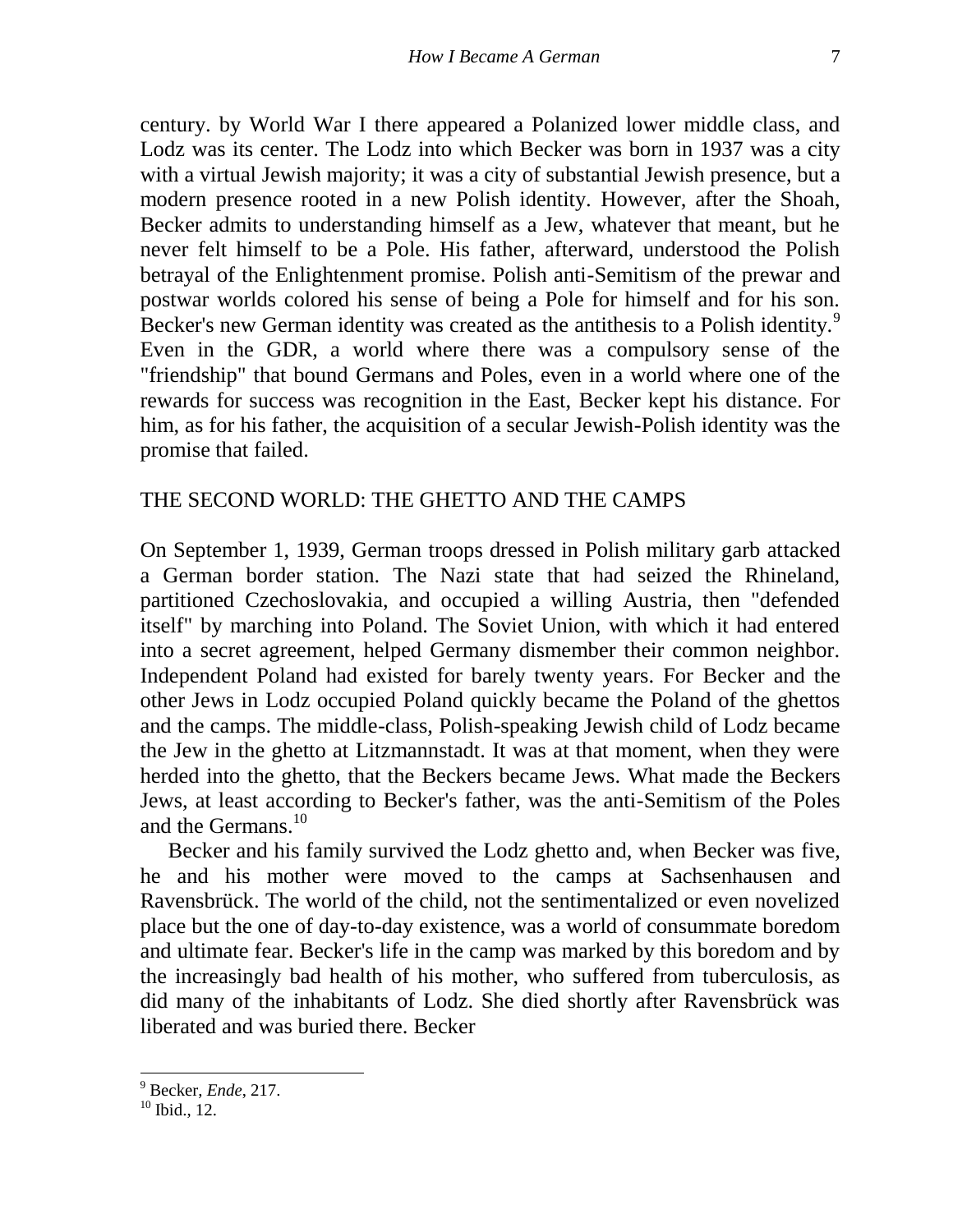was placed in a United Nations Relief and Rehabilitation Agency (UNRRA) children's camp, where the Red Cross reunited him with his father in 1945.

Becker claimed that his boring existence in the ghetto and the camps between the ages of two and eight left no impression. Yet, in the most recent attempts of those who were interned in the camps as small children to recount their memories, fragments do remain. In Susan Rubin Suleiman's *Budapest Diary: In Search of the Motherbook*, her effort to "remember" her life as a small child reveals that the trauma of separation remains burned into the child's psyche even a half century later, much like the afterimage of bright light on the retina.<sup>11</sup> Suleiman s memories of being left by her parents with a farmer outside of Budapest in 1944 are fragmentary and are filtered through both tales told about experiences in families, communities, and world, as well as the powerful need of the adult to remember. If Kosinski s *The Painted Bird* is now dismissed as "merely" fiction, then these autobiographical accounts are heralded because of their role as authentic representations of the past. The line between fiction and memory is much too fine to be drawn with certainty. Becker's loss of memory itself is an artifact of the past, but like all the survivors he lived in a world in which there were constant evocations of that time.

As an adult, Becker retained no memory of the Shoah or of his life prior to 1945. He wrote in 1989, in the catalog of a fragmentary set of photographs by Mendel Grossmann from the Lodz ghetto, that his loss of memory was complete: "When I was two I went into the ghetto and at five I left to go to the camps. I cannot remember anything. I was told about it, it is in my papers, thus it must have been my childhood. Sometimes I think: Too bad something else is not written there. In any case, I know of the ghetto only what I was told."<sup>12</sup> The forgotten experiences of the past, the silence of his father, and the obsessive discussion of the Shoah in the GDR and the FRG all provided material for his work and filtered his memory. Becker did not remember his experiences or the language in which they were cast; but his literary work remembered them for him. As he notes seemingly in spite of himself, he would much rather have had another past, but that is something that all of us desire and none of us can have.

Is Becker's total lack of memory surprising? Even visual impressions were wiped out, for they were cast in language; his father refused, except at one or two moments, to speak of his experiences in German or in any other language. Yet Jurek Becker lived in a world compulsively concerned with the Shoah. For being a Jew (however defined) in Germany after 1945, one could not escape

<sup>&</sup>lt;sup>11</sup> Susan Rubin Suleiman, *Budapest Diary: In Search of the Motherbook* (Lincoln, Neb., 1996).

<sup>12</sup> Becker, *Ende*, 114.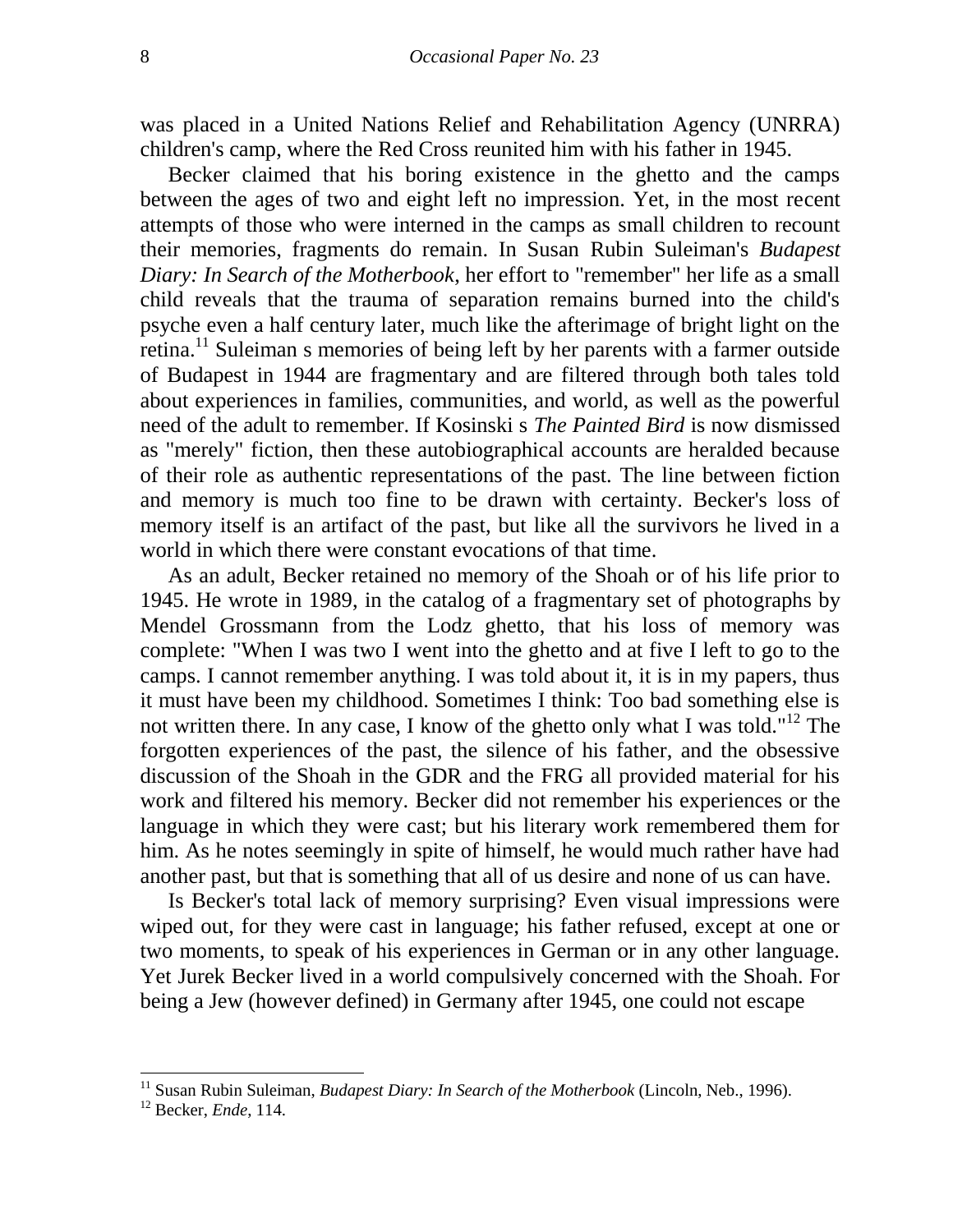the narrative of the Six Million. Becker's "being told" about the Shoah was not being told by his father but by the culture in which he lived.

It is in the move to Berlin in 1945 and Becker's acquisition of German that his memories begin. Becker's claim is that he lost his Polish after the camps and replaced it with German. His German was, as I have noted, the seat of his new identity. But that identity as a German was coupled with the other major loss in the camps: his mother's death. His mother enabled him to survive in Sachsenhausen. Small children alone rarely survived except in the fictions of the Shoah, such as those by Kosinski and (as has recently been revealed) Binjamin Wilkomirski s *Bruchstücke: Aus einer Kindheit.*<sup>13</sup>

Becker's construction of the Shoah in Germany was odd; it was clearly gendered. In looking at Grossmann's collection, he saw in the photographs from the ghetto that almost all of the children were boys: "Only boys, how come? Is that the reason why girls have been, as far back as I can remember, special beings?"<sup>14</sup> The girls form the other link that was missing and that clearly was the most important thing Becker lost in the Shoah. The death of Becker's mother meant abandonment by the central parent. This sense of abandonment can be read as parallel to Suleiman's obsessive search for the father who abandoned her twice, first as a four-year-old, when he hid her with a farmer, and again when he died of a heart attack when she was a teenager.

Suleiman subtitled her memoir *In Search of the Motherbook*, the English parallel to the Hungarian term for record book. But we speak also of Becker's "mother tongue," not the Polish and Yiddish spoken by his mother but the *Lagersprache* that became the lingua franca of the camps. This language, spoken by Becker perhaps as his primary language, was clearly lost after the death of his mother. It is Polish that he remembered speaking, not the language of the camps, the composite language with its overlay of German. What he retained in his mind were the first German words he heard in the *Lagersprache*, words necessary for survival: "All everyone," "Formation-count off!" and "hurry, hurry" (*Alles alle, Antreten-Zählappell,* and *Dalli-dalli*).<sup>15</sup> Even the very word *Lagersprache* evokes the problems of the Jew who, after the Shoah, in the Diaspora, attempted to speak German. Becker commented that when his father found him in 1945 he spoke Polish like a four-year-old rather than like an eightyear-old "for it was at this age that I was exposed to circumstances that made language superfluous."<sup>16</sup>

<sup>13</sup> Binjamin Wilkomirski, *Bruchstücke: Aus einer Kindheit 1939–1948* (Frankfurt am Main, 1995).

<sup>14</sup>Becker, *Ende*, 116.

<sup>15</sup> Jurek Becker, *Warnung vor dem Schriftsteller* (Frankfurt am Main, 1989), 10.

 $16$  Ibid.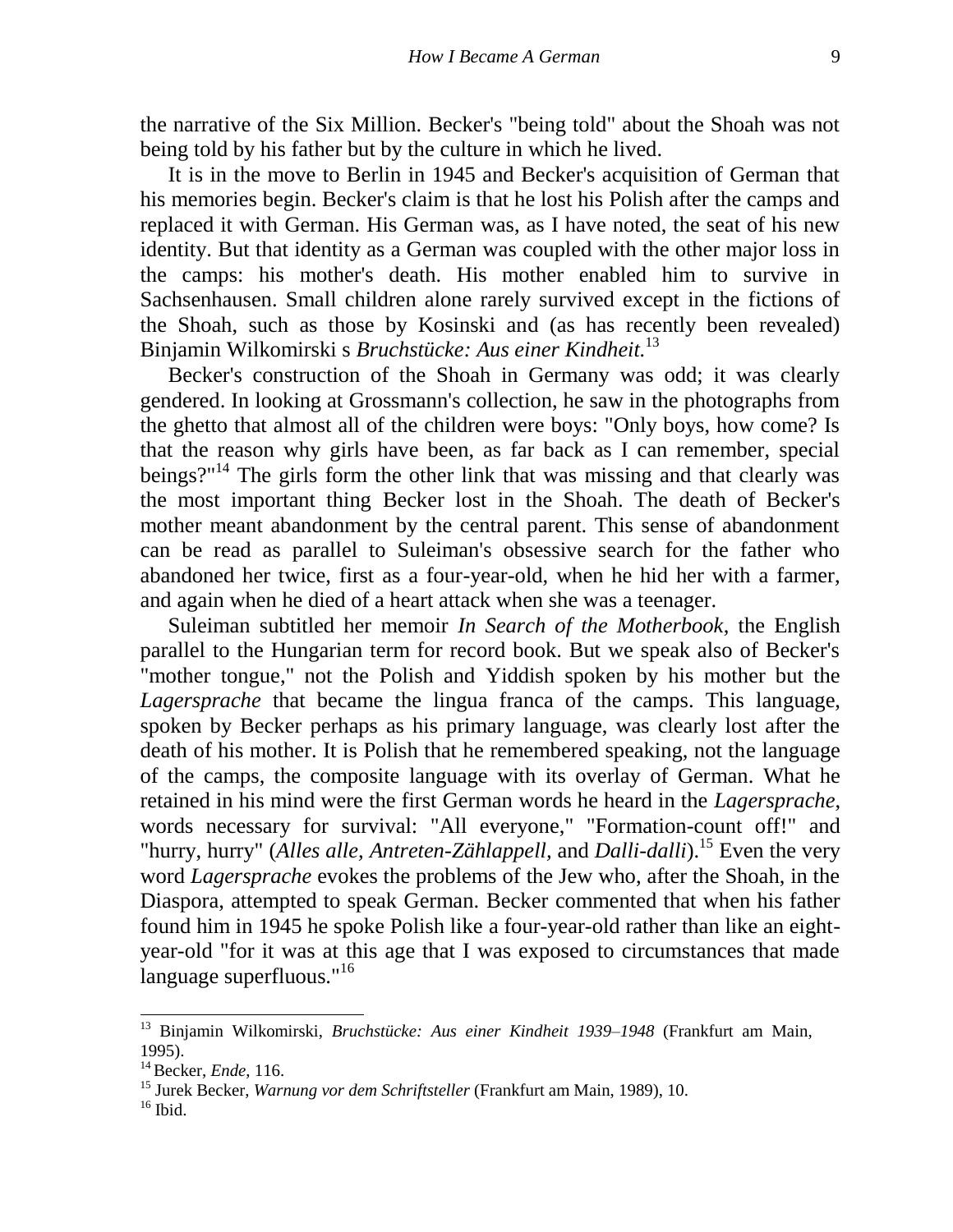No language would have been sufficient, yet for the terms of the camp, the patois of the camps was necessary.

Becker's mother remained a vague memory: "I remember someone from my childhood, a women with two small hands, which she held before her and calmed me through gentle movements to and fro, when I was upset: 'Quiet, my dear, it's all right.'"<sup>17</sup> His missing mother resonates in all of his writings; the loss of his mother is central to his experience of the post-Shoah world. But it is also the loss of a language associated with the mother, the language of the camps. Unlike Paul Celan, who was raised in a German-speaking home in Bukovina and for whom the deformation of German as a language could be measured against the value of German high culture in his own world, Becker came out of the camps with German as the veneer of his experience.<sup>18</sup> Learning German meant forgetting the language of the camps and repressing the association with his abandonment by his mother.

The missing mother, as Sabine Gölz has elegantly shown, figures repeatedly in virtually all of Becker's fictional work, from his first novel, in which the title character of *Jakob der Lügner* (Jakob the Liar, 1969), assumes the material role for a child abandoned in a German raid in the ghetto, to his last novel, *Amanda Herzlos* (1992), in which the title character appears only in the words of the three men in her life.<sup>19</sup> His absent mother and his forgotten language were formative in Becker's life after the camps.

#### THE THIRD WORLD: SBZ AND GDR

In 1945 Becker's father found the eight-year-old Jurek in a hospital run by UNRRA. Having been separated from his wife and son in 1944, when he was sent to Auschwitz, he sought them only to find that his wife had died and that his son was ill. After having recovered his son, Becker's father then moved to the Soviet sector of occupied Berlin. Why Berlin? Becker's father felt safe in Berlin, in a defeated Germany whose shame was inscribed, like the tattoo on his arm, on its national body by its division. After the Shoah and his move to Berlin, Jurek's father observed over and over to his young son that he was simply more comfortable in Berlin: "It wasn't the Polish anti-Semites who lost the war."<sup>20</sup> Thus, Becker's third world is the

<sup>17</sup> Becker, *Ende*, 57.

<sup>&</sup>lt;sup>18</sup> Paul Celan (1920–1970), pseudonym for Paul Antschel, was a German-language poet and translator.

<sup>19</sup> Sabine Gölz, "Where Did the Wife Go? Reading Jurek Becker's 'Parkverbot,"' *Germanic Review* 62 (1987): 10–19.

<sup>20</sup> Ibid., 11–12.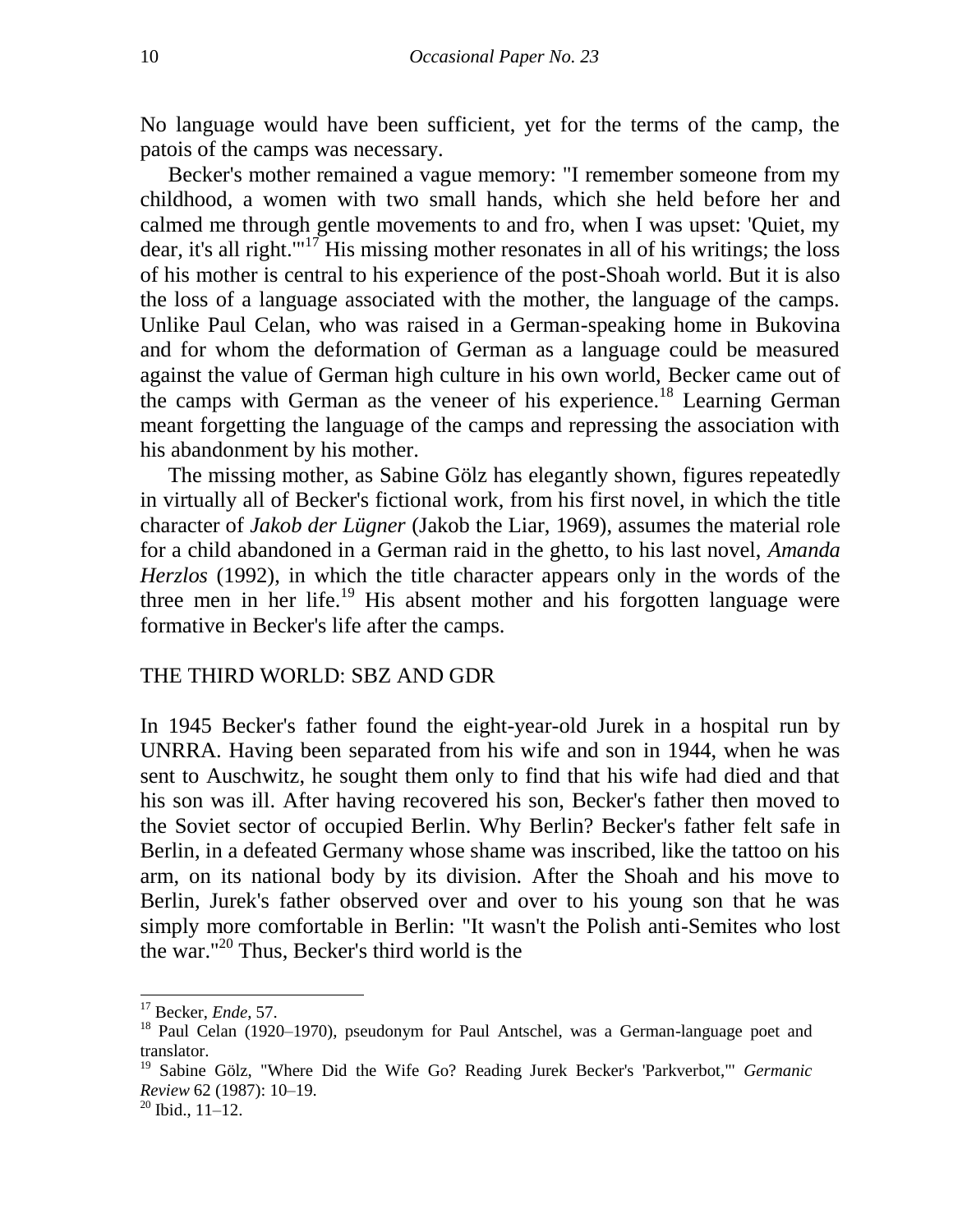world of the "building of socialism." It was the Soviet zone of occupation (Sowjetische Besatzungszone or SBZ) that in October 1949 became the German Democratic Republic. Unlike in the building of the FRG, where the exiles found it difficult if not impossible to have a significant say in the establishment of the new state, the GDR was created by a cadre of returnees. The leadership of the SBZ and the later GDR returned from Moscow, from Mexico City, from Los Angeles. All were communists; many were secular Jews. This was for most of them an insignificant part of their identity—but a present one, for the SBZ and the GDR were anti-fascist worlds but not philo-Semitic ones. There was not quite the brutality of the pogroms and murders in Poland after 1945, but it was a world that was beginning to evolve quite differently than West Germany with regard to a Jewish presence. But what both shared was the language of a German high culture compromised, as Victor Klemperer elegantly illustrated, by the Nazi world of words. $^{21}$ 

Becker survived the experience of the Shoah as an eight-year-old—but without any memory of it. He initially claimed that everything that he had experienced before he was eight, including his arrival in Berlin, he had forgotten. He even forgot the language he spoke "because I have been selected into a circle in which the central obligation is the correct use of the German language. It is vital to mention that my mother tongue was Polish. When I was eight years old, my father, my only relative to survive the war, stopped speaking Polish to me from one day to the next. His intentions were certainly the best. He thought that I would be able to do nothing else but learn German immediately. What didn't occur to him was that I forgot Polish more quickly than I learned the new language. Thus, I was for a time literally without language. That has passed, the learning process has succeeded, even if I don't think that it has been completed."<sup>22</sup> For Becker, language and memory were lost simultaneously. His new language, German, became the world that defined him: "A love affair with language, totally enamored with words, that would be a curious excitement; yes, it would be in many eyes a perversion, one that should be resolved within the individual and not presented in the market place."<sup>23</sup> The perversion that Becker sensed was his affective relationship to his new language. It was German that was the new mother tongue and the new mother. But it was the new mother that heightened his awareness of the loss of his past.

Becker was more than aware of the implications of that change in language for his role as a "German" author. He initially took the position

<sup>21</sup> Viktor Klemperer, *LTI: Notizbuch eines Philologen* (Berlin, 1947).

<sup>22</sup> Becker, *Ende*, 50.

<sup>23</sup> Ibid., 98.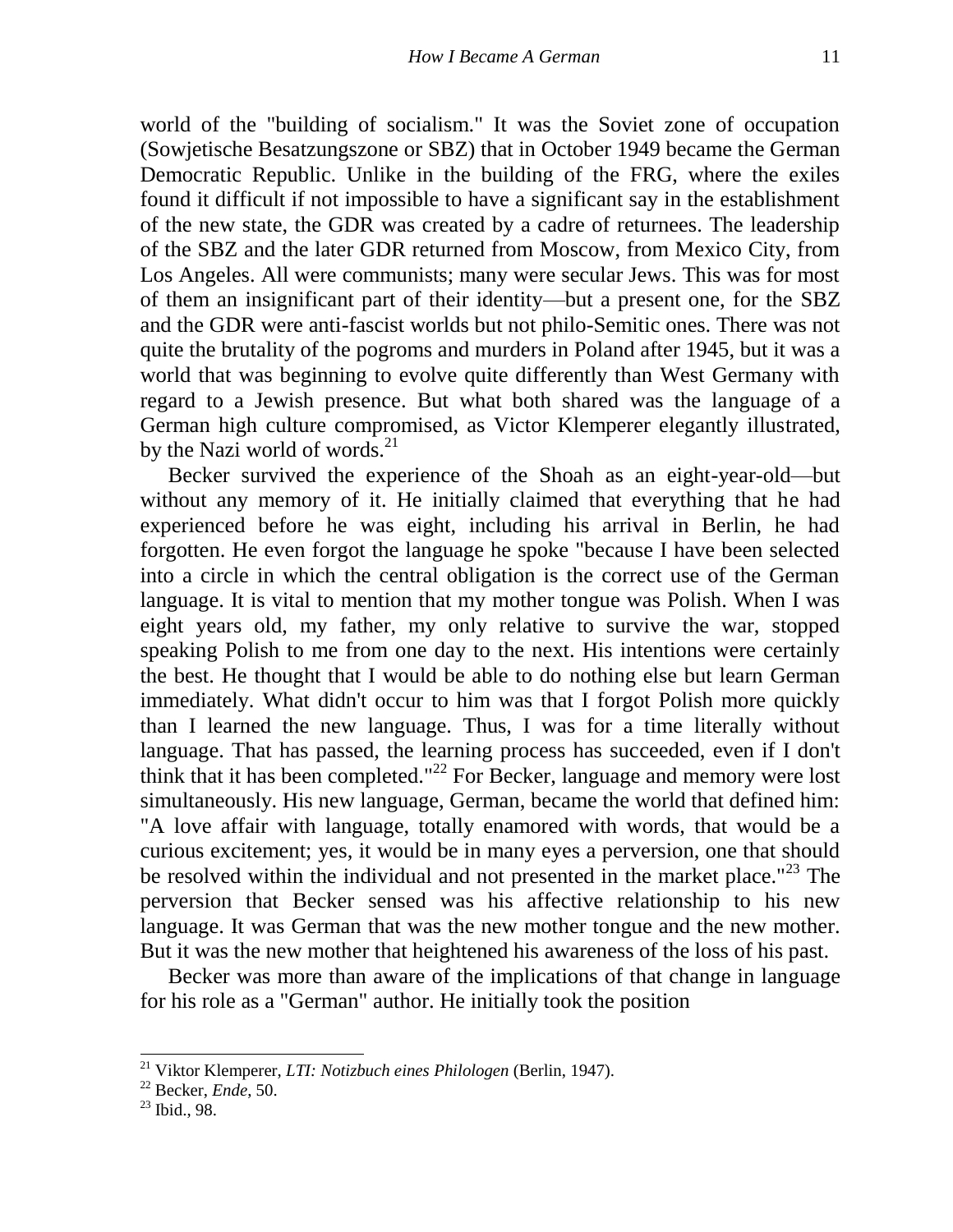often ascribed to Joseph Conrad and Vladimir Nabokov, that the shift in language placed him in a self-conscious position with regard to writing. But this claim seems to work better for writers such as Conrad and Nabokov, who as adults began to write in their second language. The loss of language (and the concomitant memories of language) as a child presents other, more complex problems. Suleiman, a Hungarian who learned French and English, and who wrote her memoirs in the latter, illustrates this. Becker, in his Poetic Lectures in Frankfurt in 1989, began to imagine a different life for himself (and by extension for other child-survivors who shift languages to write). He thought of learning the new language as a desire to please, a desire not to make errors. He spoke of a game that his father played with him, wherein his father gave him fifty pfennigs for a cleanly written page but subtracted five pfennigs for each error: "I always wanted to show how well I learned my lesson; no one should discover my errors and draw his conclusions from them.<sup>"24</sup> In *Jewish Self-Hatred*, I observed that one of the tropes of anti-Semitism in Central Europe internalized by Jews was the belief that no matter how well they learned a language "not their own," their German, French, or Polish remained "foreign." Even Jews who spoke no other language—not Yiddish, not Hebrew—suffered under this view. It was a means of establishing the difference of the Jews, their cultural "dual loyalty" even where no such difference existed. For Becker, such a difference did exist. He actually did speak a "Jewish language," the *Lagersprache*, and his desire not to have the "others draw their conclusions" meant not to reveal his sense of disaporic difference, of Jewishness.

It is vital to understand that, after the trial of Rudolph Slansky in 1952 in Prague and the aftershocks of the so-called doctors' plot against Stalin in 1953, being Jewish was not necessarily something that was understood as positive in the GDR. Indeed, as Jeffrey Herf has shown, with the Paul Merker trial in the GDR, which parallels those in Prague and Moscow, the very idea of a Jewish identity became compromised. Merker's secret trial before the GDR's Supreme Court in March 1955 was well publicized and marked the clear rejection of the GDR's obligation to the political memory of the Shoah. Merker had returned from Mexican exile convinced that anti-Semitism and the Shoah had to be central issues in the ideological struggle to form a new socialist state in Germany. The government of Walter Ulbricht disagreed, and the court convicted Merker of violating Article 6 of the GDR's constitution and Allied Control Council Directive 38 of October 12, 1946. He was tried and convicted under a law that was designed to thwart the revival of Nazism in postwar Ger-

<sup>24</sup> Becker, *Warnung*, 12.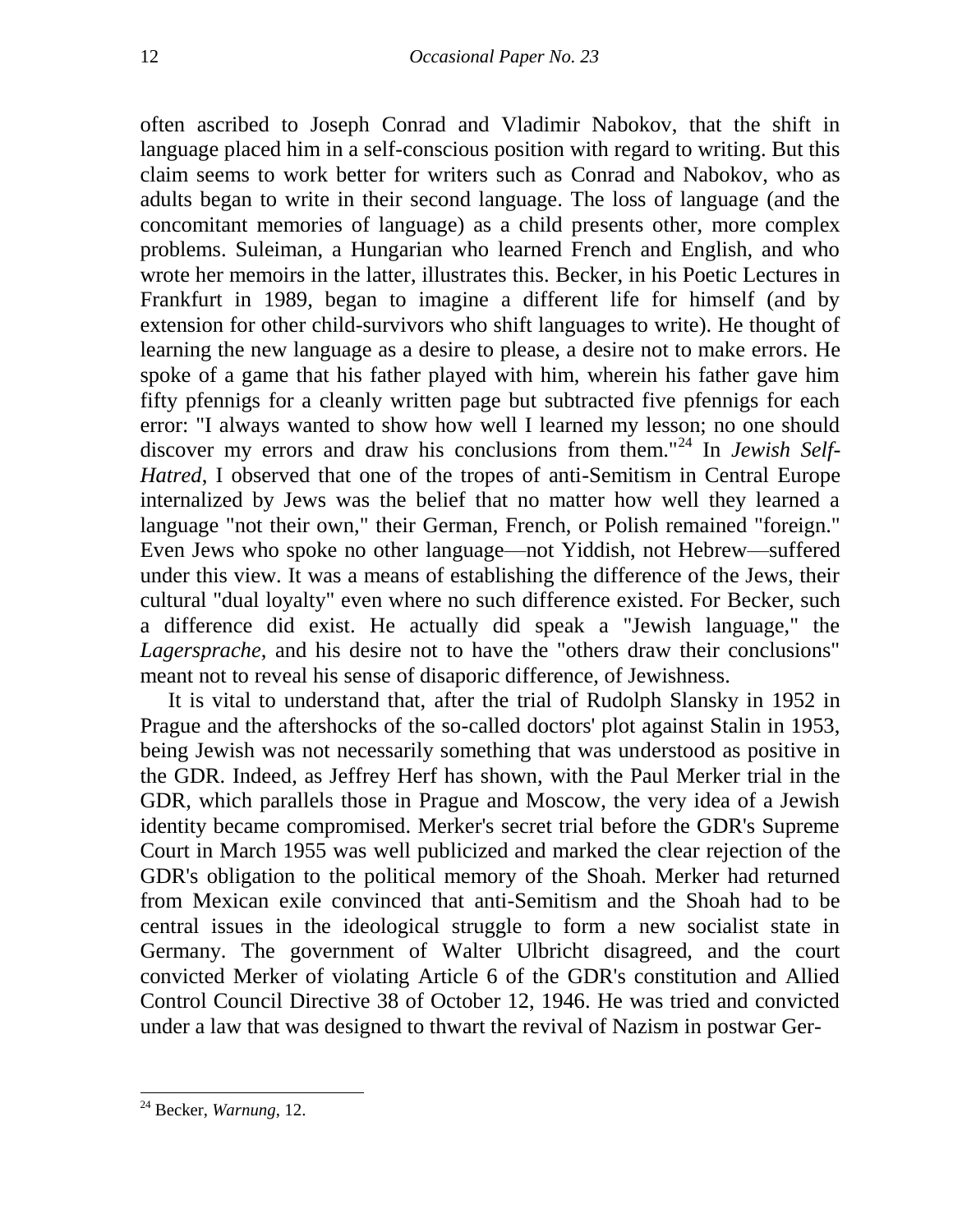many. On March 30, 1955, Merker was sentenced to eight years in prison.<sup>25</sup>

Being Jewish became a public and political sign of "dual loyalties" in a world in which the claim of a "universal" Marxist identity beyond national and religious definition permitted only one level of identification, and that was with the new state. The new GDR was, at least after the anti-Zionist campaign of the 1950s, incompatible with a "Zionist" or "Jewish" identity. The impact of this view was powerful (both in the GDR and among the left in the FRG). As late as 1977, Becker dismissed the Zionist project, using the rhetoric of the GDR, as Nazi-like and therefore criminal.<sup>26</sup> He withdrew this comment in 1996 as "exaggerated and false." He had come to understand that in this specific context anti-Zionism was anti-Semitism because it did not permit the identification of oneself as a Jew in the public sphere of the GDR. Becker's sense that there was no anti-Semitism in the Berlin of his youth was based on the notion that there was a clear line to be drawn between those "incidentally" Jewish by accident of birth and those who chose to highlight that aspect of their identity.<sup> $27$ </sup> It was later clear to him that this line was not a permissible one. Indeed, even in the small East Berlin Jewish community in the 1960s and 1970s the anti-Zionist rhetoric was expected and even imposed (if often undermined).

Becker's father never was a convinced soldier in the building of state socialism. He was a Jew, like many of the displaced persons, who stayed in one of the zones of occupied Germany because it was the less awful choice, not because it was the best choice. Why did Jews even move to or stay in any part of Germany after 1945? Michael Brenner shows elegantly that accident of place and limitations of options rather than any plan of action motivated these individuals.<sup>28</sup> But Becker was raised as a good citizen of the GDR. His was the first generation of children to come of age and become full citizens of the Workers' and Peasants' State. With no past, a tabula rasa, Becker became the first of a new group of German citizens, the citizens of the GDR. But the ambiguity that existed between his father's life in a limbo, called Germany, and his own new life as a citizen of the GDR became evident to him. This question is central to the re-emergence of the culture in the GDR in which Jurek Becker lived and about which he wrote

l

<sup>&</sup>lt;sup>25</sup> Jeffrey Herf, *Divided Memory.*' The Nazi Past in the Two Germanys (Cambridge, Mass., 1997); or, more specifically, see Jeffrey Herf, *East German Communists and the Jewish Question: The Case of Paul Merker*, German Historical Institute Occasional Paper series, no. 11 (Washington, D.C., 1994).

<sup>26</sup> Becker, *Ende*, 17.

 $27$  Ibid., 19.

<sup>28</sup> Michael Brenner, *After the Holocaust: Rebuilding Jewish Lives in Postwar Germany* (Princeton, N.J., 1997).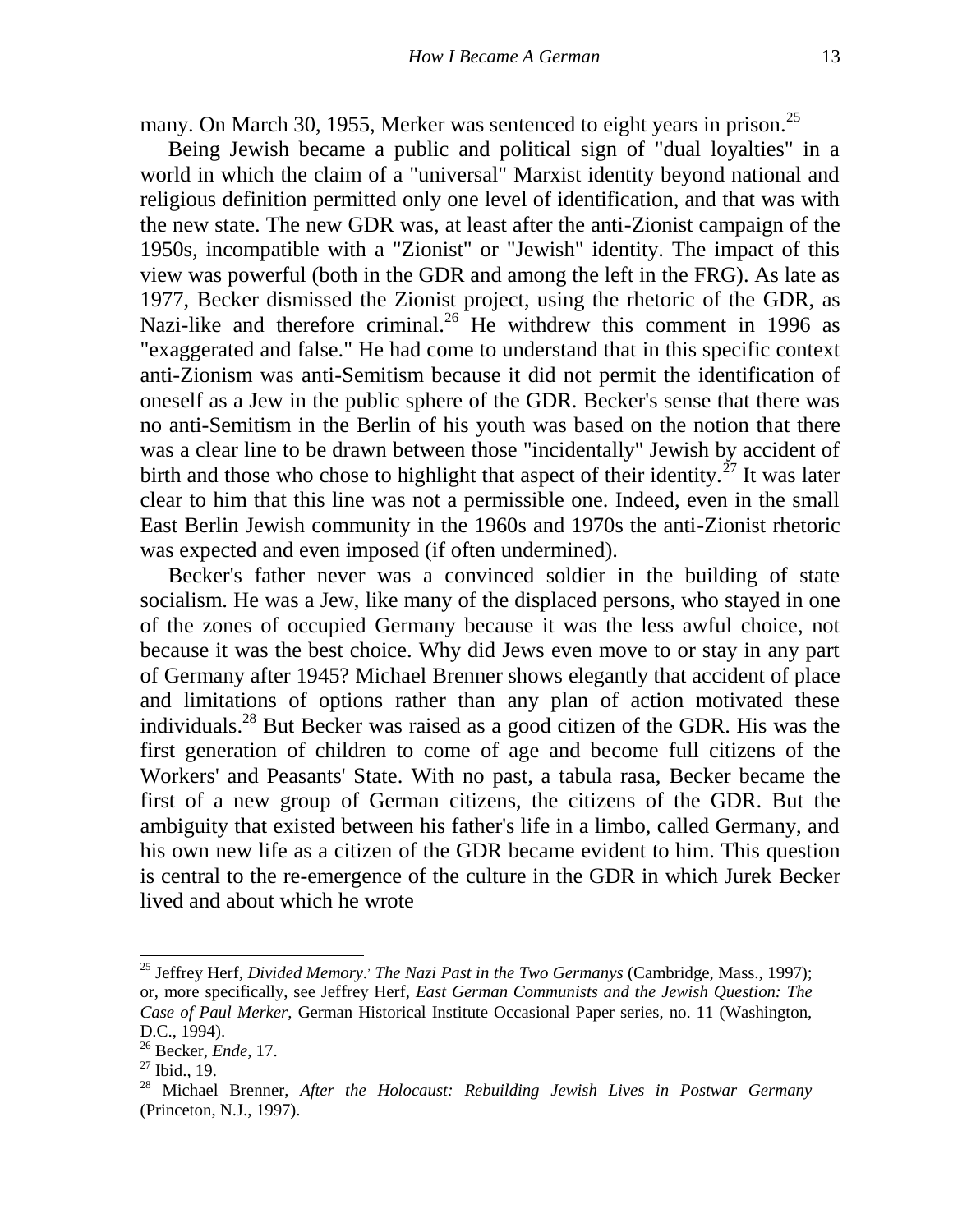in *Der Boxer* (1976), his most overlooked novel. In that novel the father discovers his son in an orphanage and takes him to Berlin, where he is raised as a young German, his name changed from Aron to Arno. But the father's inability to speak to his son means that as the son matures, he has no sense of who he is and what he can do. During the Six-Day War (1967) this young communist vanishes and goes to Israel to defend the Jewish state. He dies there. The father is numb with grief and can only ruminate on what had made his son turn into a Jew.

Becker's own father spoke only about "the Germans" when he was back in Germany after 1945. He would ask Jurek: "How do *the Germans* treat you in school? $10^{129}$  He and his father were "returnees," but that never mitigated his sense of being an outsider, and that, according to him, was not only because he had to learn a new language. His father taught him: "Let them know that you don't belong to them—they won't forget it anyway."<sup>30</sup> Becker's father felt that, under the new circumstances, he had to play the role of the Jew, often in a more public way than he wanted because this was expected of him. $31$  This sense of belonging but not belonging, of being a German but inexorably being a Jew because of the loss of identity, of memory, of mother, marks Becker as a German writer. It is a Jewish identity in Germany marked by loss that is the foundation of his sense of what being German and being Jewish is—it is the attempt to ameliorate loss with the command of language.

The ambiguity of how one becomes a German and a Jew is a theme in all his works. It appears in his novels of the 1970s as well as in those of the 1990s. In his most commercially successful novel, *Amanda Herzlos*, he has a moment that parodies this theme. The novel is told from the viewpoints of Amanda's three lovers; Amanda herself appears only in that she has no voice. The final section of the novel deals with the attempts of the unseen and unheard protagonist to leave the GDR in order to marry her Western lover, a radio correspondent, virtually on the eve of the collapse of the Berlin Wall. The couple turns to a well-placed lawyer to help them leave the GDR, a man named Colombier. Amanda asks Colombier and his wife whether, because of their names, they were Huguenots; then an exchange takes place between the husband and wife:

Oh no, we are not Huguenots, we are Jews. We are not Jews, we are of Jewish descent, you know the difference? We don't keep kosher, we have no knowledge of prayers, our two youngest sons are not

<sup>29</sup> Becker, *Ende*, 180.

<sup>30</sup> Ibid.

<sup>31</sup> Ibid., 182.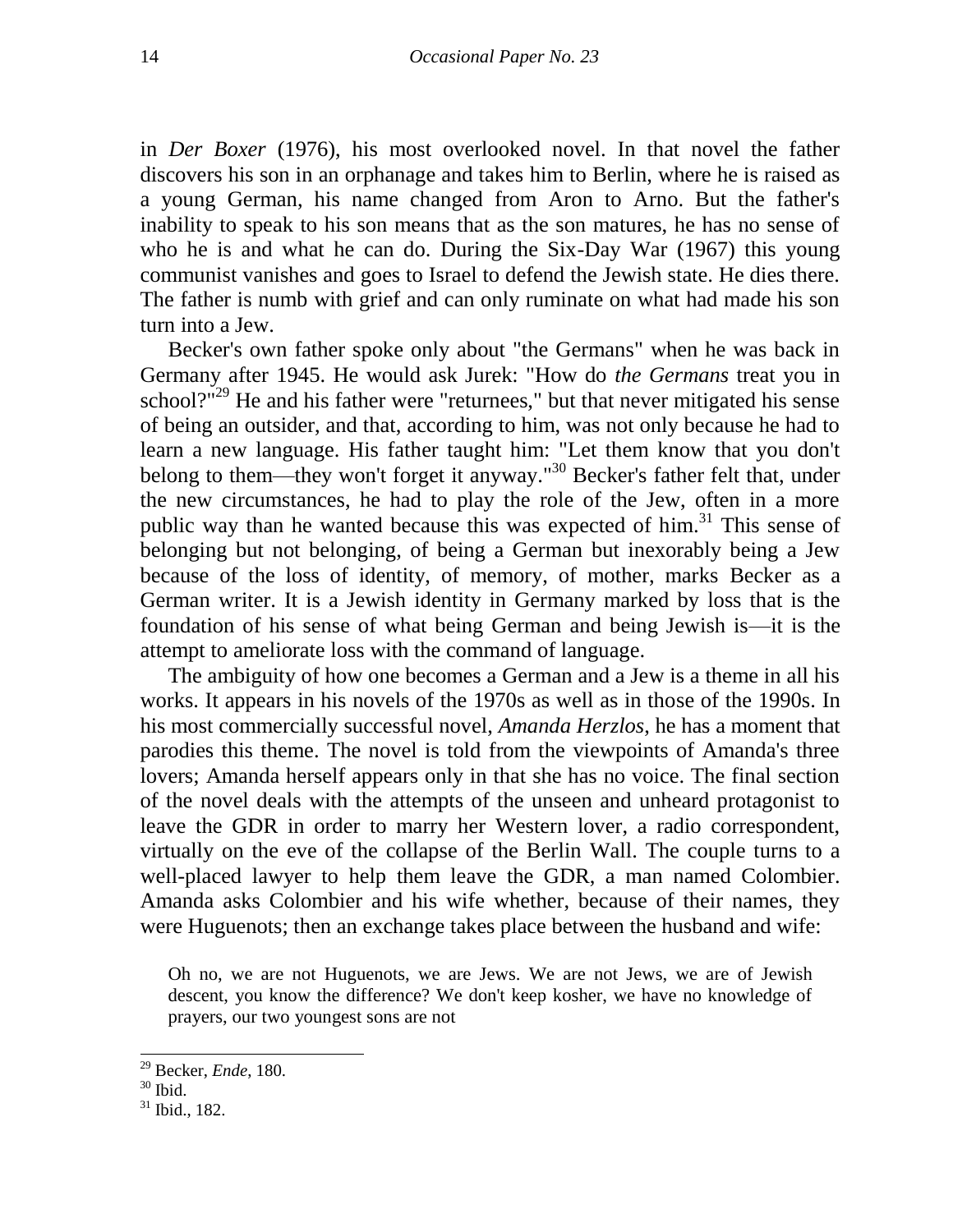even circumcised. If you are a Catholic and leave the Church, then you aren't a Catholic anymore. With the Jews it is sadly different. Therefore, I answered for simplicity's sake: We are Jews. It is unimportant that until our emigration to France we were called Tauber. You know, we lived in a stable for two years. It wasn't a stable but a barn. It was a combination of barn and stable, but who cares. If you have nothing to do day and night but freeze or shoo flies, you have time to think about another life. 32

They chose a new name, new ancestry, but remain Jews—or at least of Jewish ancestry even in the GDR. Especially in the GDR, Becker implies, the more one's identity as a Jew was hidden, the more public it was. I might add that when Becker gave me a copy of the prepublication version of this, his last novel, over breakfast at a cafe on the Kurfürstendamm, he winked and said: "You'll even find something in it to interest you!" And indeed this aspect of his work did and does interest me, as I believe that it serves as the key to all of his other work and to the way he shaped his sense of self.

The movement of Jewish displaced persons from the East (including Jews from Poland) must be contrasted with the more recent establishment of a new generation of young Russian (now German) Jews who have emigrated to Germany in relatively large numbers during the past decade. The children of these new immigrants will form the next cohort of German Jews, much as the displaced persons of the late 1940s formed the first cohort of German-speaking Jews in both the FRG and the GDR. In the 1980s Becker took part in this rebuilding of the German-Jewish community as he later acknowledged whether he desired to or not. He, according to his own account, "neither sought nor avoided the presence of Jews. Whether one was or was not a Jew, I experienced most accidentally, if at all. If someone drew my attention to this, I always asked myself: 'Why does she tell me this?' Perhaps I was even a bit alienated because I thought that the person expected that after such an admission that I would relate to him differently than I normally would have." $33$ It is the sense of being and not being, of the desire to pass merely as a person, not as a person who is also a Jew. But this sense of a "common mental construction," to use Sigmund Freud's definition of the salient quality of the Jew, is one that came to be acknowledged by Becker. In his last published interview, surreptitiously recorded by the photographer sent to photograph him while he was dying of cancer, he noted that "I would argue with you about the question of whether I am or am not a Jew.... I am also conscious that that which you call 'being Jewish,'

<sup>32</sup> Jurek Becker, *Amanda Herzlos* (Frankfurt am Main, 1992), 326–7.

<sup>33</sup> Becker, *Ende*, 13–14.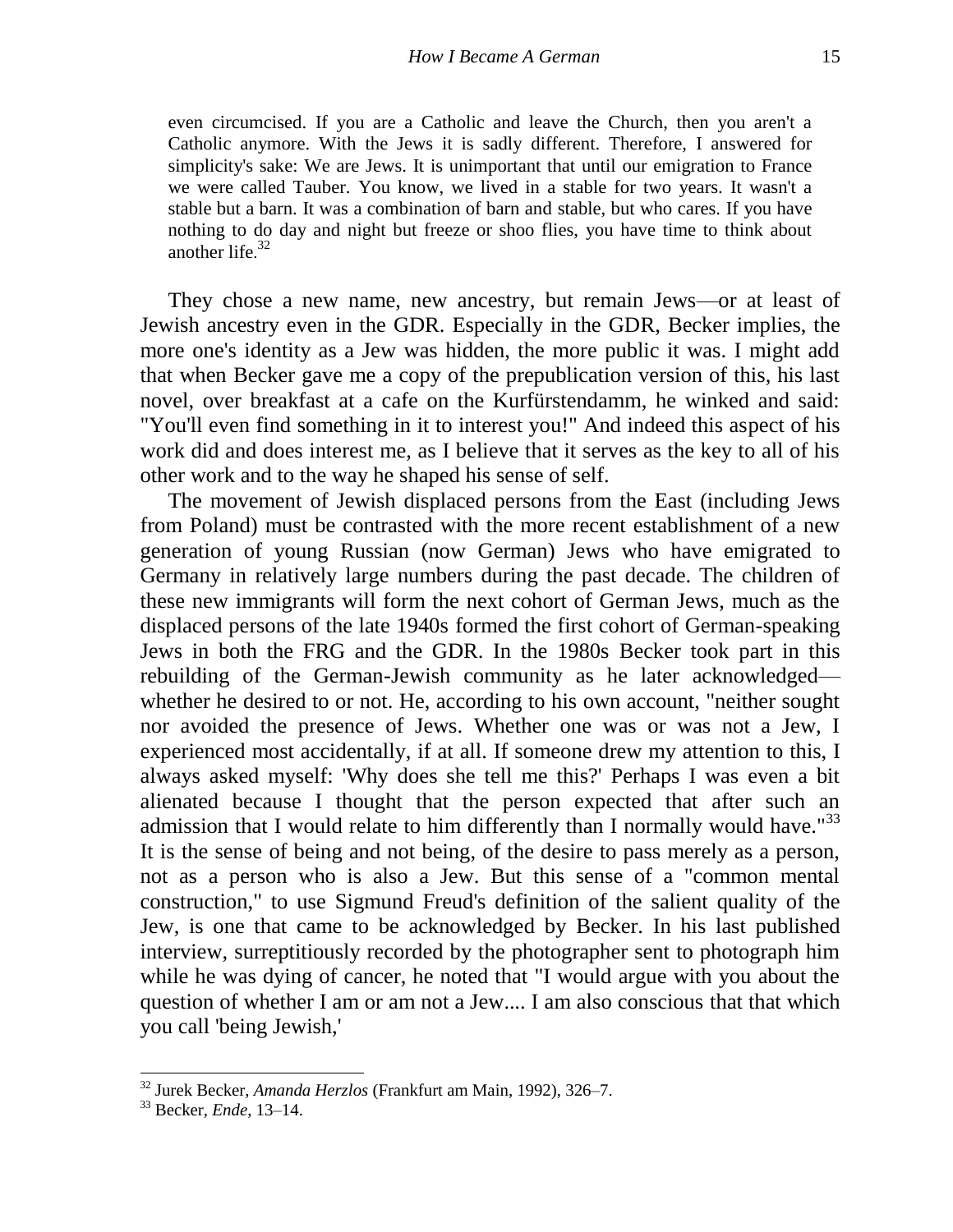that is, Jewish culture, played a role for me in a hundred different ways."<sup>34</sup> I would add that the culture in which Becker found himself embedded was one of loss and recovery, of becoming Jewish in Germany, out of the experience of the Shoah.

It is in the SBZ and the later GDR that Becker became a German, and in complicated ways, becoming a German under those circumstances also meant becoming a Jew. His trajectory is typical of those given consideration in the GDR for having been a "victim of fascism." In 1955 he graduated from the gymnasium and in 1957 was admitted to the Humboldt University of Berlin to study philosophy. He was expelled from the university shortly before he was to take his examinations because of unstated but unacceptable activities. His life in the GDR, at the Humboldt University, was one of a "normal" citizen of the GDR—but it also was different because he was a "victim of fascism"; it was in this atmosphere that he began to write for the political cabaret Die Distel. His literary model was not only socialist realism, which he was reading in school; it also was Franz Kafka, who was banned and ignored especially after the eager participation of the GDR in the Prague Spring invasion.<sup>35</sup> In his father's bookcase Becker found Max Frisch, Nikolai Gogol, Maksim Gorki, Karl May, Henryk Sienkiewicz, Rex Stout, and Edgar Wallace. It was Frisch, and especially his novel *Stiller* (1954), who provided him with the insight that there was a close relationship between the serious and the comic, and that "tragedy must not always wear a dark suit and comedy a T-shirt."<sup>36</sup> German literature became the medium by which Becker's new role and new identity could be crafted. His role as an author was central to his own sense of self. But it must be stressed that unlike many authors, his was not a world of "high culture." Indeed, Becker parodies that sort of writer in his final television miniseries in 1994, *Wir sind auch nur ein Volk*, in which the famous West German author Anton Steinheim is persuaded to write a television series on German reunification. Becker took all of his writing seriously, whether as a novelist of first rank or as a television writer with broad acceptance.

Becker learned to write, as he later said, in a world in which writing had a "substitute quality," replacing newspapers, radio, and  $film<sup>37</sup>$  Novels sold out virtually as soon as they were published and were read as if they hid complex meanings. It was writing from the margin, writing code, a task well suited to someone who never felt quite at home in his language, who always sensed his alienation from the official literature. Becker's im-

<sup>34</sup> *Der Spiegel*, no. 13 (1997): 215.

<sup>35</sup> Becker, *Ende*, 37.

<sup>36</sup> *Der Tagesspiegel*, May 15, 1981.

<sup>37</sup> Becker, *Ende*, 120.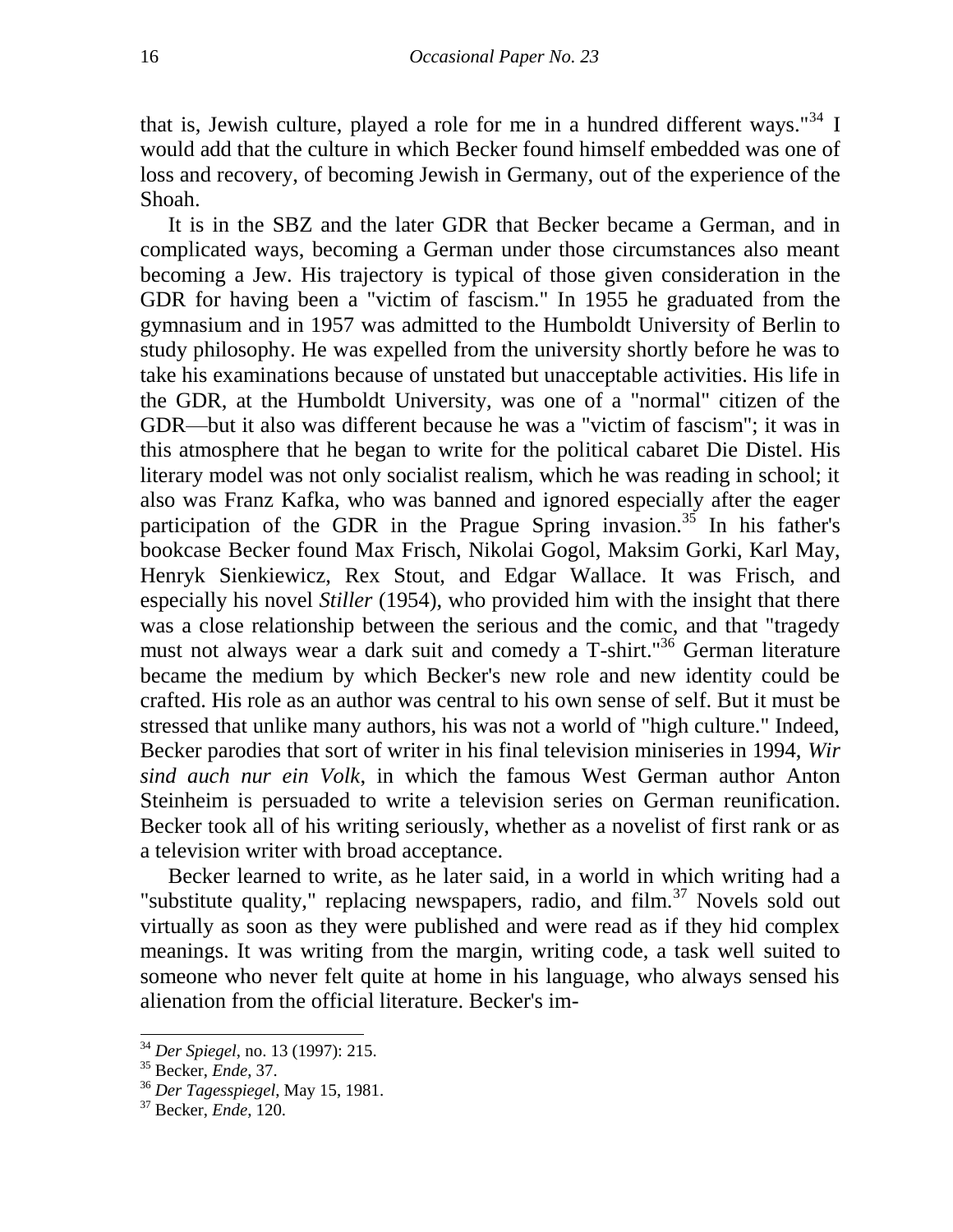age of the socialist state, with its central control of the media (and remember that Becker was trained to write for the media), is one that drove readers to reading the books of "deviants."<sup>38</sup>He counted himself among those deviants. His struggles with the state censors became a game for Becker, as for many writers of that first generation of GDR citizens who lived with the specter of the Cold War. It was a unique situation because it was always possible, even if it was politically complicated or dangerous, to write for a German-reading audience in the FRG.

Suddenly one sees a set of complex advantages to being an insider who is an outsider. There were advantages of access in being a Jew in the GDR, but only if one was not too publicly Jewish; there were advantages to being an oppositional writer in the GDR, but not if one was publicly identified as oppositional. Becker confronted the former in his novel *Bronsteins Kinder*, the latter form the core of his lectures at the University of Frankfurt in 1988, later published as *Warnung vor dem Schriftsteller.* These "plus points" (to use Michael Wolffsohn's phrase about the advantage of being Jewish in Germany after the Shoah) to being an oppositional writer who did not have to rely on translation (as did the exile writers from Poland) meant that writers such as Becker, in his own estimation, had greater freedom.<sup>39</sup> But it is greater freedom only within one's self-conscious ability to exploit one's status as "Jewish" or "oppositional." Few writers in the GDR, even Jewish writers such as Stefan Heym or the "part-Jewish" Thomas Brasch, were as articulate about the dangers of these plus points. Indeed, even those much younger GDR intellectuals, such as Chaim Noll, who became quite self-conscious about the linkage of their Jewish and oppositional identities (at least when he came to the West) seemed oblivious to what made them attractive as intellectuals for their West German audience. This audience was as interested in their oppositional status, which captured their sense of the GDR as a place of danger, as in their roles as exemplary Jews in a society that was not quite sure of the meaning of selfidentified Jews as spokespeople for a marginal position both within and beyond societal self-definitions.

Becker's lost language, the language of his childhood, would have limited his development; his new language encouraged it, but only with his own conscious awareness of his distance from it. Becker continued to publish his work in the GDR (with Hinstorff Verlag in Rostock) even after he left the GDR in 1977.<sup>40</sup> The internal documents, which presented his novels

 $\overline{a}$  $38$  Ibid.

<sup>39</sup> Michael Wolffsohn, *Die Deutschland Akte: Juden und Deutsche in Ost und West: Tatsachen und Legenden* (Munich, 1995).

<sup>40</sup> Ibid., 123.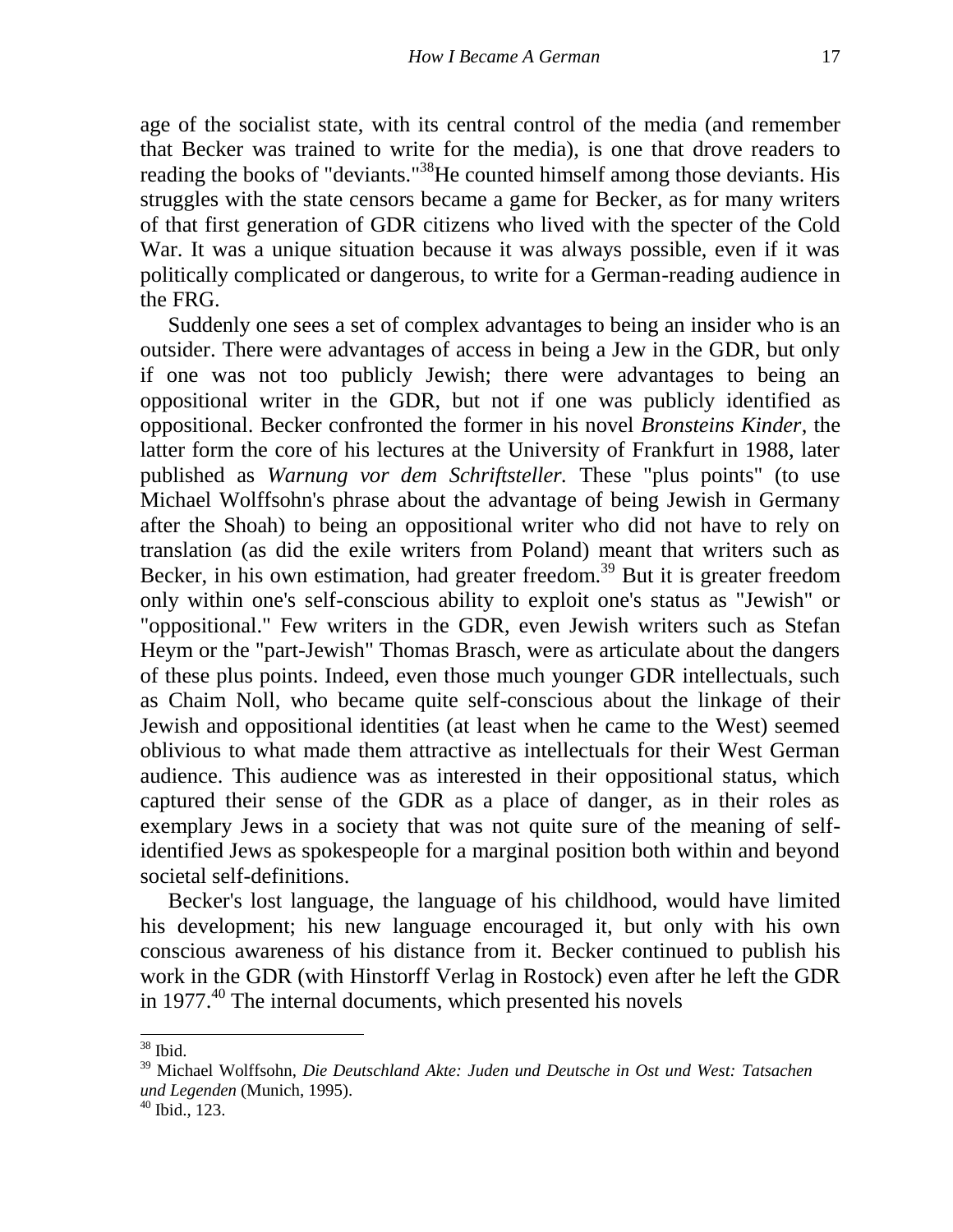to the collective and to the state apparatus, took little issue with what he was able to write in the West.

Becker learned to write in the context of the half-spoken and partially overheard. Writing in a dictatorship (even of the proletariat) is difficult but, in complex ways, rewarding. He commented in 1977 (after coming to the West) that no book would cause a West German coalition to collapse; the fear of literature and its manipulation was based on the idea that literature in the GDR had power—but it was power given to it by the state, as in George Orwell's *1984.*

The 1960s were heady years, years in which one could truly believe in what one was doing as one helped to build a socialist state and then alter it in new and positive ways through the act of writing. These were the years when the GDR still had the international reputation of being the "good," the "Antifa" (antifascist) German state. Yet, the unarticulated feelings of anti-Semitism on the part of officials and people on the street alike were the silent background to Becker's writing. He wrote initially for the mass media, including the cabaret. In 1961 he wrote satirical screenplays for the "Stacheltier" unit of DEFA. The next year he collaborated with Klaus Poche on a situation comedy for GDR television under the pseudonym Georg Niklaus. In 1964 he wrote a screenplay for his first DEFA film, the comedy of manners *Ohne Pass im Fremden Bett.* These early experiences as a writer of mass culture (indeed, given the realities of the GDR, perhaps a cut below mass culture) inspired him to write one of his most widely read novels, *Irreführung der Behörden* (1973), which is a classic on how to work in a repressive cultural environment.

In 1965 Becker wrote his first serious movie script for DEFA, titled "Jakob der Lügner." Situated in an unnamed ghetto in Poland, it is the tale of a lowermiddle-class Jew named Jakob Heym who overhears a bit of news while being held at the Wehrmacht guard's office. He announces the news but intimates that he has a radio. The presence of a radio, forbidden by the Germans, gives the people in the ghetto a renewed sense of optimism. In the course of the novel, the fictive radio appears repeatedly. Becker notes that his childhood had been spent listening to the radio and imagining the world.<sup>41</sup> Here the radio literally is the deus ex machina. In the Germans' final raid on the ghetto Jakob is transported eastward. Becker provides a double ending—Jakob's death is announced by a narrative voice, by a friend who clearly survives the Shoah to tell the reader the tale. This device suggests the possibility not only of surviving the Shoah but telling about it as well. In what language, in what form, in what way could such a tale be told? Film seemed the evident medium to Becker because it was a

 $41$  Ibid., 205.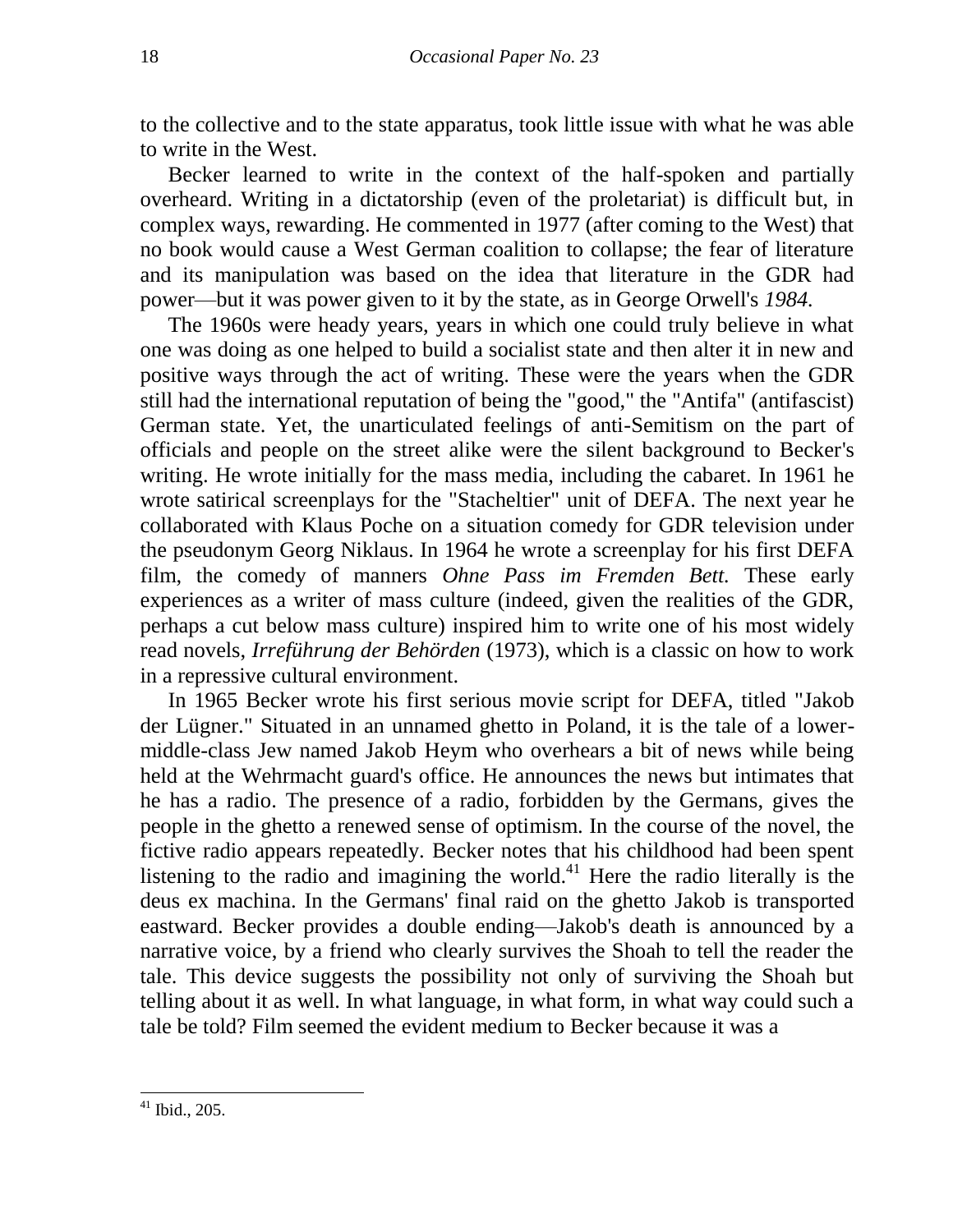means of reaching the widest possible audience in a way that was not seen as suspect or perverse.

Yet GDR officials saw the inherent danger of "Jakob der Lügner." Because of the political crises in 1965, DEFA (and the Ministry of Culture) did not approve the script. No film or novel about the Jewish experience in the Shoah had been produced or published up to that point. The typical form of the fictive and cinematic representation of the Shoah in the GDR was Bruno Apitz's *Nackt unter Wolfen* (1958). This tale, set in the Buchenwald concentration camp, presents the "Jew" only in the form of an infant, which was hidden by political prisoners (none of whom are identified as Jews). But to make a film like Becker's, in which a self-identified Jew and the murder of Jews stood at the center of attention, was politically unacceptable.

Becker's anger at the rejection of the script transmuted the film script into a novel, which was published by Aufbau Verlag in 1969 (and in West Germany by Luchterhand Verlag in 1970). It was one of the first "comic" novels about the Shoah, or at least a novel that did not rely on simple pathos as a way of understanding the events of the Shoah. Retrospectively, Becker felt that the story of Jakob the liar "was a good enough topic for a first novel, because it enabled him to tell the tale of terrible things, such as the ghetto and the persecution of the Jews, not in a voice choked with tears but rather in a comic tone."<sup>42</sup> It was the narrative voice, as much indebted to Johannes Bobrowski's novel *Levins Mühle* (1964) as to any other work in the GDR, that captured and fascinated the reader. It was the voice of the Jew speaking for himself; a voice not heard up to that point in the GDR, either in terms of the author or in terms of the character.

In the summer of 1969 I was in West Berlin and asked a friend at the Akademie der Wissenschaften (Academy of Sciences) to suggest some new books for me to read. He noted that there was a wonderful new translation from the Polish that had just been published—Jurek Becker's first novel. It was not only not a "translation" from the Polish but also one of the most authentic German voices I had ever read on the Jewish experience in the Shoah. I was hooked on Becker's voice and on his gift as a storyteller. It also was the first self-consciously Jewish voice I had read in the GDR about the Shoah. I was not alone in my enthusiasm—after its publication in the FRG, *Jakob der Lügner*  received the Heinrich Mann Prize (1971), the Literary Prize of the City of Bremen (1974), and the Swiss Charles Veillon Prize (1971). As a result, DEFA and GDR television jointly produced a filmed version of the story, directed by Frank Beyer and with a new screenplay by Becker. It

 $42$  Ibid., 147.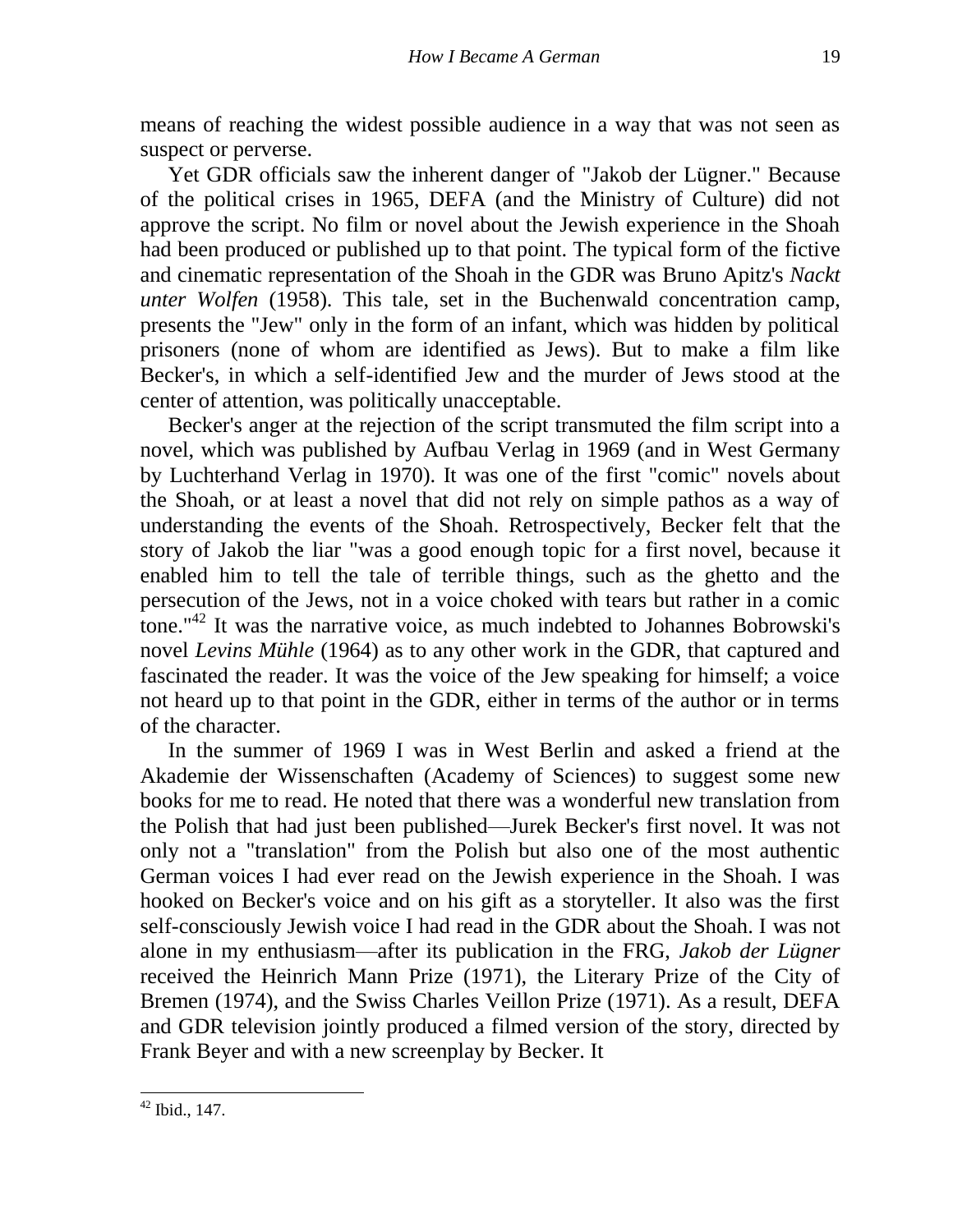was awarded the GDR's National Prize Second Class (1975) and was the first East German film shown at the Berlin Film Festival; it also was the only motion picture from the GDR ever to receive an Academy Award nomination for best foreign film.

By the time Becker and Beyer were nominated for the Academy Award in 1974, the civil relations between the state and its critics had already begun to unravel. As Manfred Krug showed in his notes to the transcriptions of tapes made during his own more-or-less voluntary exile from the GDR, Becker began to assume a rather unique position on the margins of both the official GDR and the opposition. $43$ 

Becker had joined the Socialist Unity Party (Sozialistische Einheitspartei Deutschlands or SED) in 1957. In 1969 he took a "comic" approach to the history of the Third Reich in his film *Meine Stunde Null* (directed by Joachim Hasler). Starring Krug, who was featured in most of Becker's films, it recounts the adventures of Hartung, a Russian prisoner of war who sneaks behind the German lines to kidnap his commanding officer. In 1976–7 Beyer directed the comedy *Das Versteck*, again with Krug in the lead, this time playing the architect Max who attempts to win back his ex-wife by pretending to be pursued by the police. He fails in his attempt because his wife Wanda has learned to live without him. This film was seen only in very limited release in the GDR because Krug left for West Berlin shortly before its premiere.

Becker was aware that the film and (by extension) the novel were texts of the late 1960s and the early 1970s. In an interview with the GDR weekly *Der Sonntag*, he commented that such a film would have been impossible five years after the war: "Immediately after the war the observer would have seen such a treatment of this theme as blasphemy. I believe that our tale demands a high degree of knowledge. I can approach people with a tale like this only after they have been bombarded with information about that time for twenty or thirty years. In other words, for someone who knows nothing about what had happened then, this is an inappropriate text."<sup>44</sup> In 1975 Becker's sense of the film was that it formed some type of reaction to his earlier experiences. The interviewer discovered, according to Becker, that the ironic voice of the narrator reflected this reaction as the key to what made the novel and the film different from the wide range of socialist films dealing with fascism. Indeed, in April and May 1975 the GDR sponsored a film festival of "anti-imperialist films," among them was *Jakob der Lügner*, the only film with any sense of irony and selfreflection.

<sup>43</sup> Manfred Krug, *Abgehauen: Ein Mitschnitt und ein Tagebuch* (Düsseldorf, 1996).

<sup>&</sup>lt;sup>44</sup> Date of interview: April 20, 1975.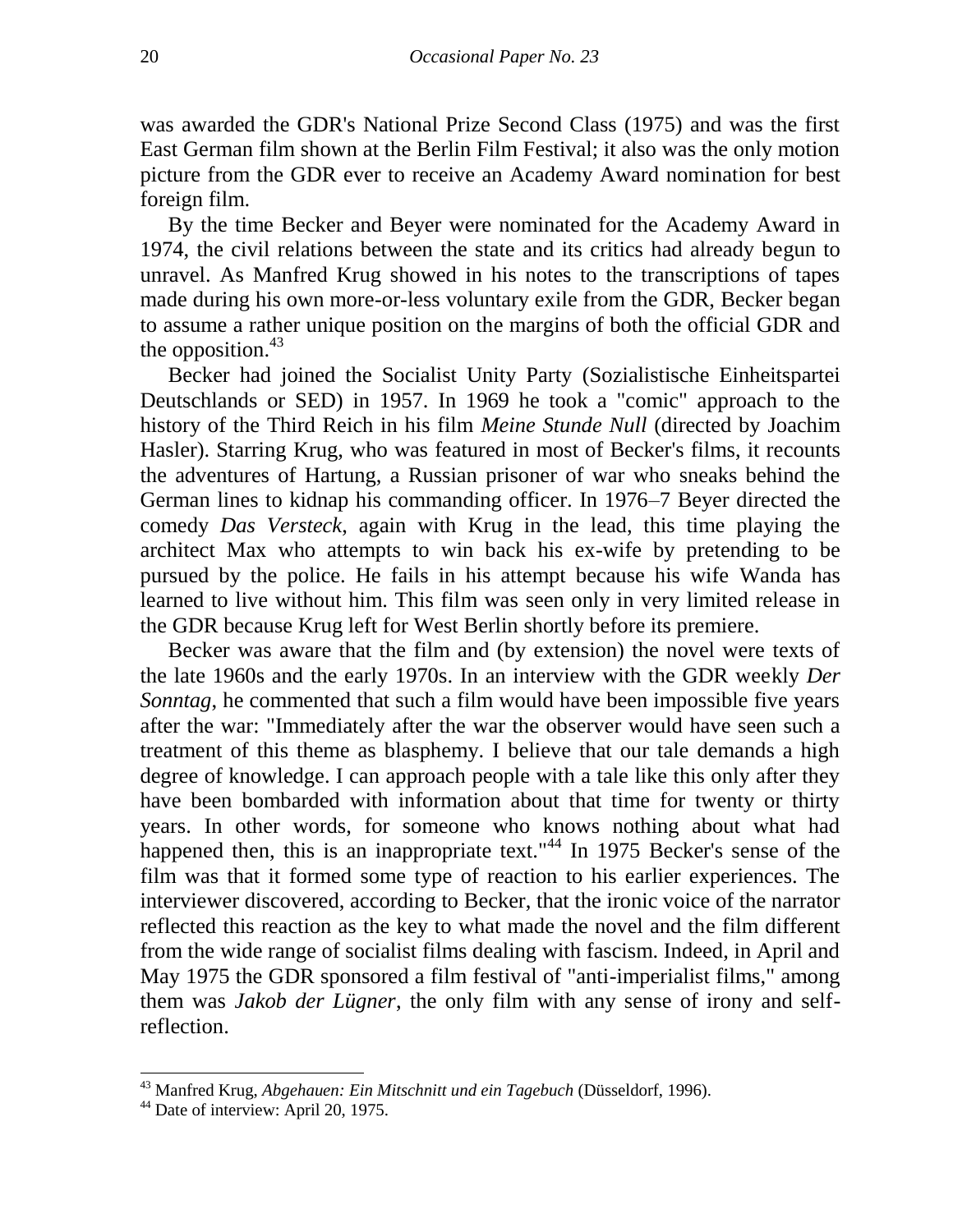#### THE FOURTH WORLD: THE FIRST EASTERNER IN WEST BERLIN

Becker was truly committed to an idealized notion of what state socialism could become in Germany. Indeed, the standards to which he held the GDR were ones the ideologues who created the state had themselves established. Central to these was the role that was to be played by those "perverse" oppositional writers who were tolerated (and even published) in the GDR but who also were voices of a very different GDR as read in the FRG. During 1977 Becker joined writers of great visibility, such as Stefan Heym and Stephan Hermlin, to protest the official banishment of Wolf Biermann from the GDR, an act as powerful as the expulsion of Aleksandr Solzhenitsyn from the USSR in 1974.

In December 1977 Becker finally left the GDR, following Reiner Kunze's expulsion from the Writer's Union. He was given a two-year visa and encouraged to leave for West Berlin; two years later the visa was extended for ten years, and thus became invalid just when the GDR had vanished! He did not go into exile but rather created a new world. Yet he never truly left the GDR. "I left the GDR in 1977 and have lived since then in West Berlin; one can describe me as well integrated. Even today, after sixteen years in the West," he wrote in 1993, "none of my books deal with the West. All of my texts, which I have published, play in a land that no longer exists, in the GDR. That seems unusual to me, a case for a psychiatrist, and you can be certain that I have tried to do something about this. But all of my attempts to make this new, strange home the subject of my books have been in vain.<sup>"45</sup> It is, of course, a fantasy GDR by the time he leaves. It is the world that promised to create the solution to the void he felt—the loss of language, of mother, of place. His GDR was a world in which reality was very different from its promise. The promise was to create a world without hate and conflict, a promise that was not kept. Becker's secret police files, which fill four rather large notebooks, chronicle his daily life during his final years in East Berlin. They mark his exit from one Berlin to another. Most important was his code name—*Lügner—*which was clearly based on his most famous novel; it evoked all the nastiness that Becker had ironized in the novel. The Jew as liar, as misfit, as perpetual outsider were the themes that were given voice in the novel. In the secret coven of the Stasi, Becker became his own work.

Becker's new world was West Berlin. It was in that remarkable city, fixed in time, that he felt himself most at home. And yet it was a West Berlin that was itself an artificial construct of the Cold War. Becker had often been

<sup>45</sup> Becker, *Ende*, 173.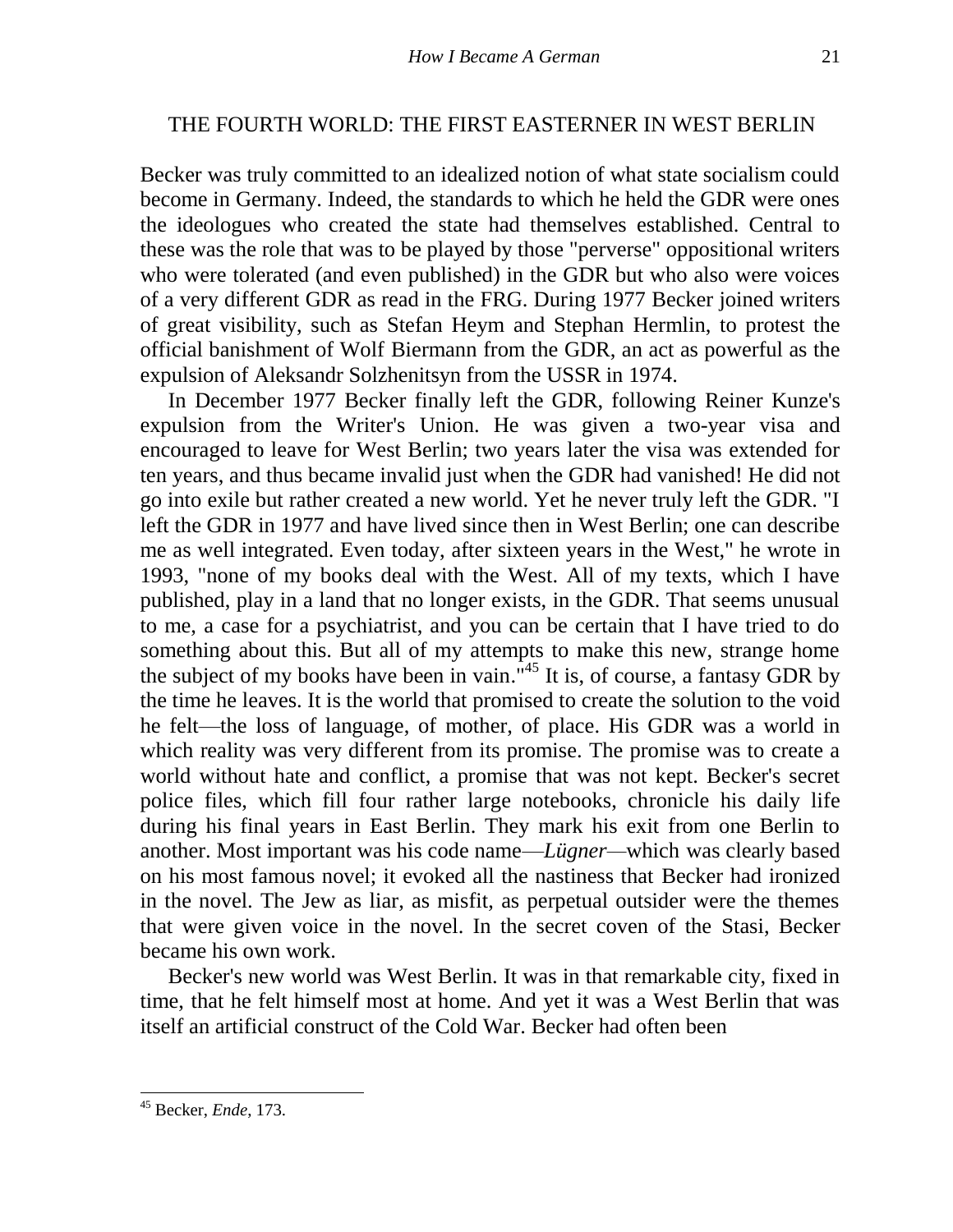in West Berlin before the Wall was built, and after it went up he was able to travel to West Berlin frequently. Thus, moving to the "West" in 1977 meant moving to a city in which he could always feel himself only one step away from returning to the GDR. Both Berlins were for him, as it was for many of the GDR expatriates living there, a "middle thing," a Western, capitalist economy designed by a GDR firm. <sup>46</sup> Berlin was neither fish nor fowl; in the middle of the GDR and yet not of it, it provided a window into the East. Becker visited East Berlin at least once a month, usually on private business, although he actually did do a reading there in the late 1980s.

West Berlin symbolized the ability for individual change and development, counter to the prevailing models of social identity in both the FRG and the GDR. This was the reason he felt himself at home in West Berlin and why, according to his view in 1989, the bulk of East Germans were so very dissatisfied with their lives in the GDR. The younger generation saw their parents as having toed the line for thirty or forty years. They saw them as having become "old, ugly, bent, unsympathetic, embittered."<sup>47</sup> And they saw no promise of change. He notes in a *tageszeitung* (or *taz*) interview in 1989, as citizens of the GDR were streaming through Hungary on their way to the West, that one is at home "where one's contradictions are taken most seriously."<sup>48</sup> That was clearly not the GDR but rather West Berlin.

In the West, Becker was able to travel more freely. His first trip to the United States was in 1982, when he taught at Oberlin College. In 1982 he also was named the "city author" of Bergen-Enkheim, a low-paying but honorific position that enabled him to write unencumbered. But it was West Berlin that became his home.

Only now, after the GDR has vanished, can we begin to understand the significance of the artificial world of West Berlin. It was neither the GDR nor the FRG—it was a virtual city, and Becker became one of its real inhabitants. It was a place for misfits, for deviants. There Becker quickly became one of the major writers for the cinema. His reputation as the author of *Jakob der Lügner*  preceded him, and he was invited to write the screenplay for the first German film about the Shoah undertaken by a Jewish writer and director (Peter Lilienthal). This was a disaster because the script for *David* (1979) was overly sentimental from Becker's point of view, and he pointedly wrote on the final draft that he would have nothing at all to do with it. A later film, written with his fellow GDR expellee Thomas Brasch, was *Der Passagier—Welcome to Germany* (1988). Becker was even less

<sup>46</sup> *tageszeitung (taz)*, Sept. 24, 1989.

 $47$  Ibid.

 $48$  Ibid.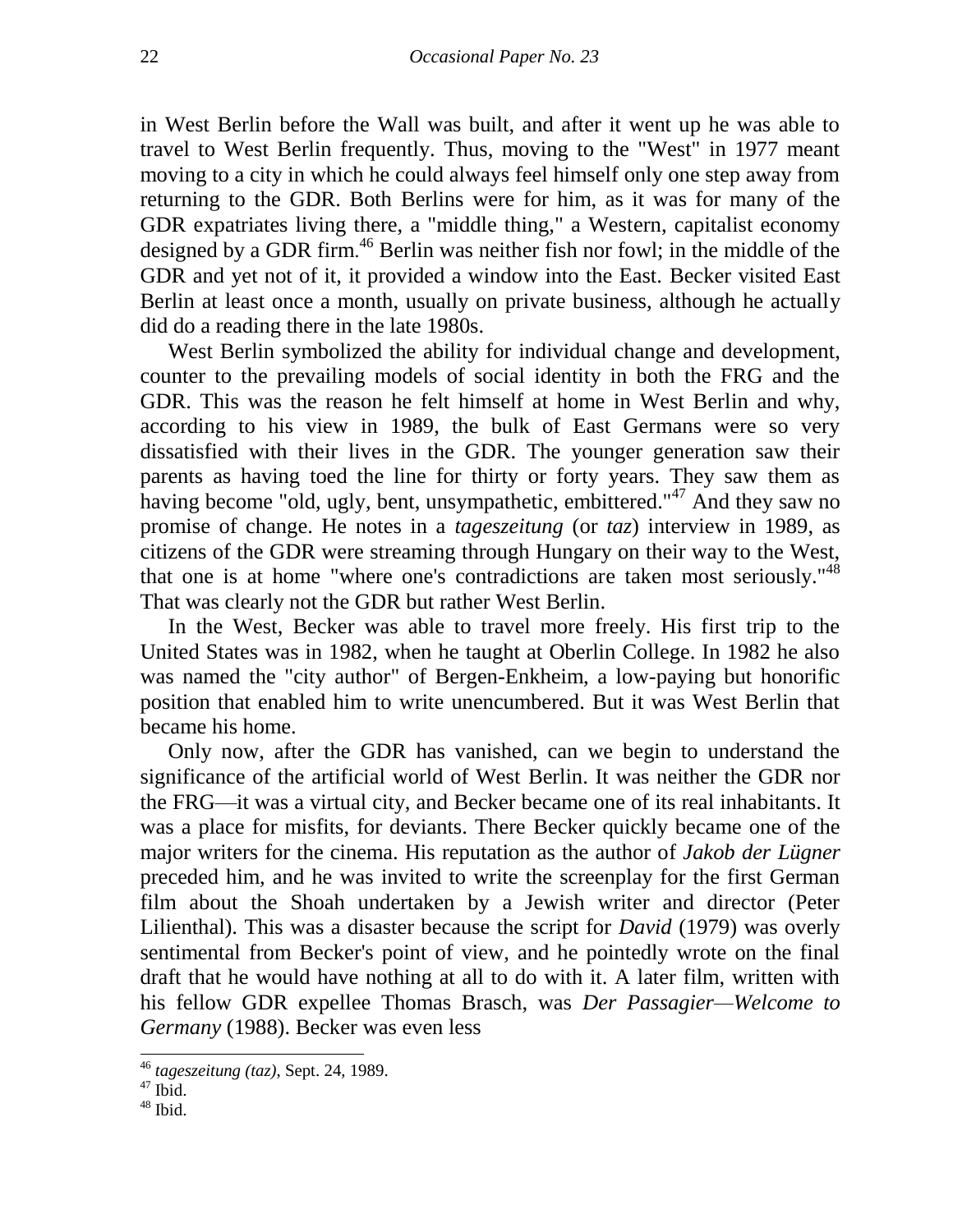happy about this collaboration, a film about the making of a documentary film on the Third Reich in which Jews were taken from the death camps and used as actors. (This parallels the actual anti-Semitic quasi-documentary *Der ewige Jude*, made by Fritz Hippler in 1940.) Set in contemporary Germany, this film starred the American actor, Tony Curtis, in a role that reflects on Curtis's own Hungarian Jewish past and the problem of creating art to reflect history and identity. In 1984 Becker turned to writing for television, a new medium where he believed he could have greater artistic and intellectual control.

In West Berlin, Becker also continued his major chronicle of Jewish life during and after the Shoah with *Bronsteins Kinder*, the story of a young man born in the GDR well after the Shoah. It followed *Jakob der Lügner*, set in the ghetto but ending with the haunting voice of the survivor, and *Der Boxer*, the story of a child survivor raised in the GDR and his father. *Bronsteins Kinder* deals with the GDR in 1973, the year of Walter Ulbricht's death. Becker's own father had died the year before. This was the moment when the promise of change within a socialist model could have been fulfilled, but this was not to be; Erich Honecker turned out to be but a younger Ulbricht. The plot deals with a survivor and his son. The mother is dead and the sister institutionalized because of trauma suffered from being hidden by a Polish farmer during the Shoah. The plot turns on the discovery by the son that his father and two of his cronies have found and kidnapped a guard from the Neuengamme camp, which they had survived. Central to the novel is a scene, repeated in a number of Becker's works, in which the son becomes involved in the filming of a movie about the Shoah in which his Jewish girlfriend plays the role of a Jew in the camps. This trope about the confusion between role and representation is a central one not only to Becker's literary work but also to his own sense of self.

*Bronsteins Kinder* also is a novel about the failure and loss of a father. The trope of the absent mother, while present, functions as a counterweight to the conflict between father and son. The father is by no means a good father; his parenting skills, his skills as a human being were destroyed by his experiences in the camps. The "natural" presence of the mother (always in the idealized form of memory) is not a buffer between the father and the son. The generation conflict is exacerbated by the experience of the Shoah. The fathers in *Der Boxer*  and *Bronsteins Kinder* are "bad" fathers because their connections with humanity were severed by their experiences during the Shoah. If the central question at the beginning of *Bronsteins Kinder*, as in all Becker's novels, is, How I became a German? By its end the real question is, What is a German, and how does being a German and being a real man, a father, go hand-in-hand with it? This is a question asked from the outside: It is asked from the position of the insider as outsider,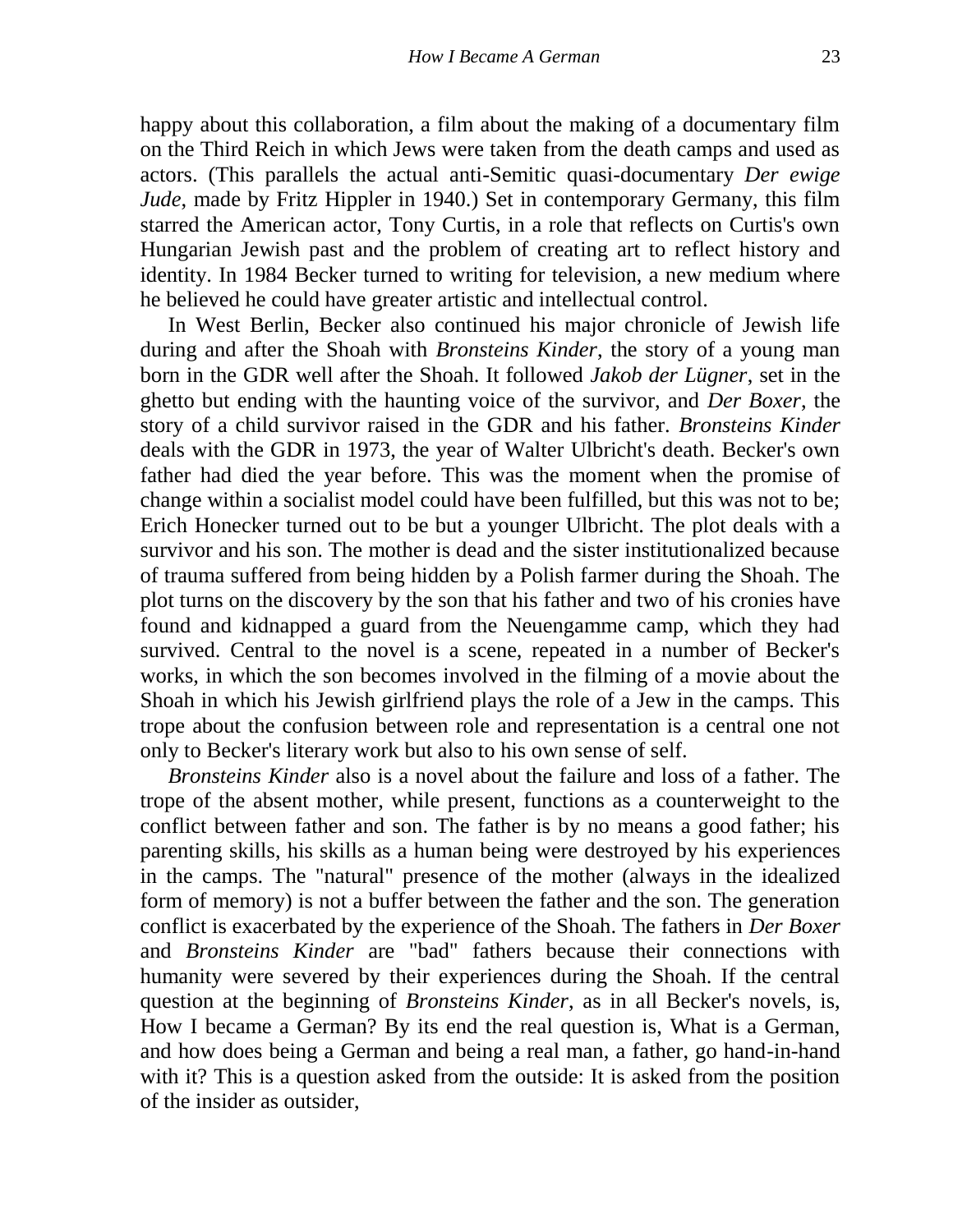whether Jew or Easterner or writer. This position has been called "disaporic"; it is one's awareness of one's marginality to the world in which one lives or in which one desires to live.

Becker's Shoah trilogy and his great novella *Die Mauer* form the major literary record of the survival—not the death—of Jews in Germany. These novels are not an account of the Shoah but rather of survival, the reconstitution of a Jewish life—no matter how fragmentary and misunderstood—in postwar Germany. This is the brilliance of Becker's "Jewish" writing: It is no more a mimetic representation of the past than the novels of Jerzy Kosinski; Becker would have been horrified if they were so read. They are not novels that merely mimic the experience of Jews (however defined) in the GDR; they capture the emotional power of the diasporic sense of the marginal through the evocation of such settings and individuals as the fictive embodiment of the author's sense of identification and alienation. Thus, they capture the central question of Jews in today's Germany: What is a Jew in Germany today and how does one live as such? It is the effect of this question that shapes Becker's novels.

In 1988 there began a shift in history that was later marked by the fall of the Wall in 1989. The Shoah began to become history, and the effect that Becker felt about the question of living a life as a German and a Jew after the Shoah came to be contested in his own mind. Martin Walser, one of the great liberal regional authors of the 1960s and 1970s, published a memoir of his youth during the Third Reich in the newspaper *Die Zeit.* He bemoaned how talk of the Nazi period robbed him of the most beautiful memories of his childhood. As in Edgar Reitz's 1984 television film *Heimat*, the Shoah vanished completely from such fantasies of childhood. Becker was incensed by this pathetic claim to the right to an unencumbered memory of childhood, when his memories had been obliterated during the very time that Walser praised. He openly confronted Walser on the pages of *Die Zeit*, noting that his childhood was very different than that of Walser. The loss of twenty members of his family in the Shoah by "gassing or beating or starvation" was very different than the "cozy memories" of Walser's childhood.<sup>49</sup> "At least," Becker said, "you have memories and you can express them in the elegant style of your novels." He began his excoriation of Walser by noting that "reading such a piece of drivel makes one need to reread those books by Walser that one had praised. Given the superficiality of Walser's fantasy, one must suspect the very quality of those novels." Becker again challenged Walser's attempt to revive the older notions of family, land, and state, which by the 1990s had reappeared—as an answer to the FRG's view of German self-definition as part of a greater European iden-

 $\overline{\phantom{a}}$ 

<sup>49</sup> Becker, *Ende*, 82.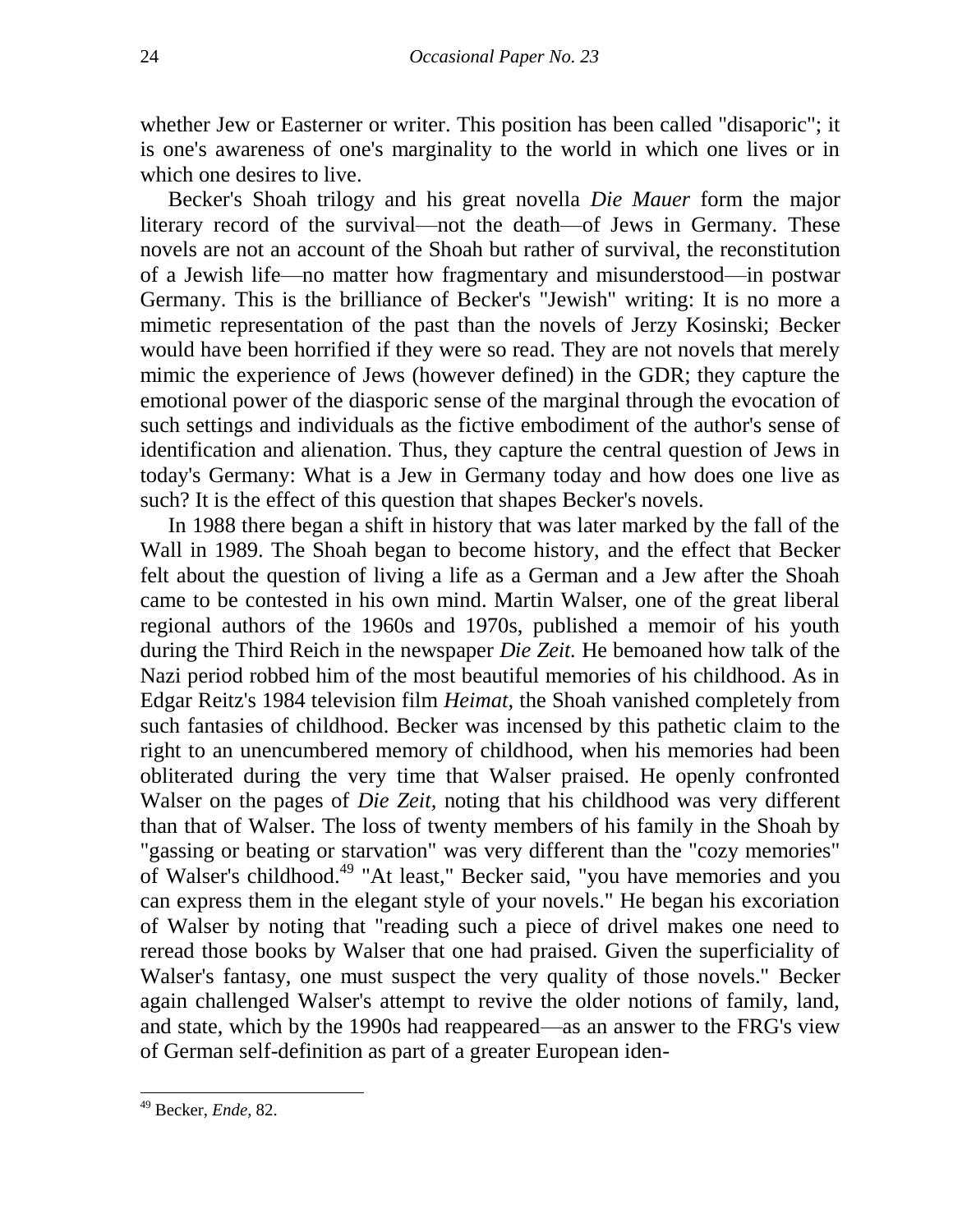tity. Walser claimed that all the neo-Nazi activities of the postunification period were the result of a lack of power, of national identity on the part of Germans; had such an identity been present, Walser claimed, skinhead activity and antiforeigner sentiments would not have surfaced with reunification. Becker, in a powerful interview in the magazine *Der Spiegel* in 1994 dismissed Walser's views again as mere resentment.<sup>50</sup> He notes that Walser returned again and again to his role as the victim and attempted to define the world from that position. Walser remained for Becker the "German" author—a Western author whose novels deal with the minutiae of local life in Swabia.

During this decade of transition in West Berlin, Becker made a serious attempt to write experimental fiction for the literate public. This desire to write clearly and with a real audience in mind clearly sprung from his work in cinema and television. His experiences in the GDR remained paramount in terms of his subject matter, but he worked to raise these experiences to the level of art. Thus, in *Schlaflose Tage* (1978) he meditated on what had happened to the GDR how an experiment had failed at the hands of petty officials.

In 1986–7 Becker began work on what was to become the most popular series on German television, *Liebling, Kreuzberg*, the tale of a lawyer, Robert Liebling (played by Manfred Krug), who tried to bring the inequities of the capitalistic class system into popular awareness. This series, which centered around an antiauthoritarian lawyer, was an attempt to create a new type of liberal popular hero. Unlike in American courtroom dramas with their theatrical give and take, the character Liebling worked with people to help them shape their fates and their futures. After nineteen extremely successful episodes, the series was unsuccessfully taken over by his DEFA colleague Ulrich Plenzdorf. Becker returned to the series in 1996 and added twenty-seven new episodes.

### THE FIFTH WORLD: THE NEW GERMANY

Becker criticized the GDR government but maintained close ties to family and colleagues in the East. He included his old friends in his various projects, and *Liebling, Kreuzberg* made Manfred Krug a major star in the new Germany. With the fall of the Wall Becker became one of the most articulate spokespeople for a new, kinder, more introspective Germany. Unlike Günther Grass he was actually listened to and became a moderate force in dealing with the new federal states (*neue Bundesländer*). The man who

 $\overline{\phantom{a}}$ 

<sup>50</sup> *Der Spiegel*, no. 50 (1994): 195–200.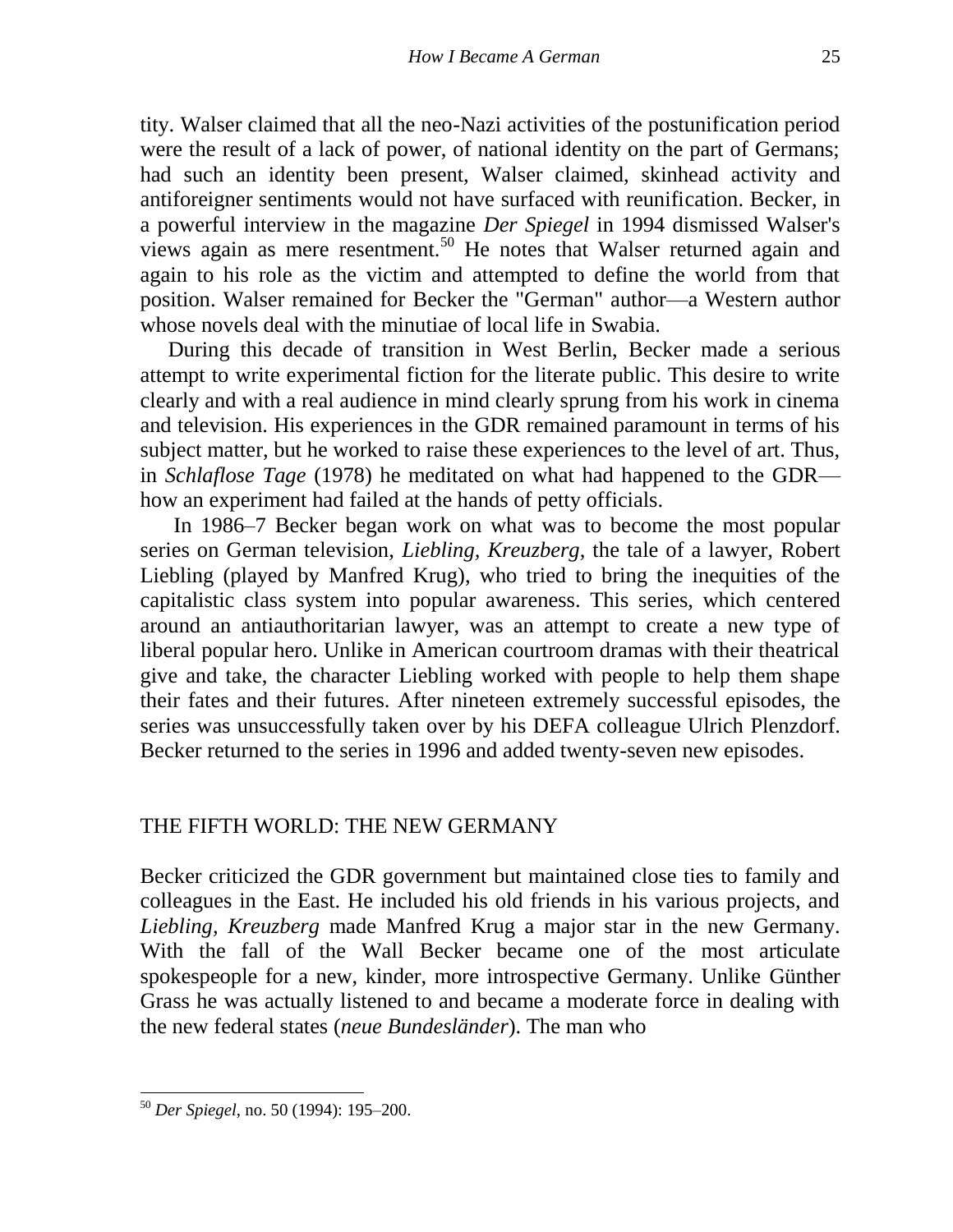wrote that he did not know how he had become a Jew came to realize that he stood at the very epicenter of a new group of Jewish writers in the new Germany. This even permeated his last novel, *Amanda Herzlos.* It ends in 1989 with the heroine and her son being permitted to move to the West and to "the land of endless bananas."

This final line of the novel is an ironic reference to the sadness Becker felt when he confronted his new role of writer in a reunited Germany. In a piece first published in the United States, Becker bemoaned the radical change in the function of literature in both the GDR and the FRG. He saw in the imminent reunification of the country a "reunification" of their literatures under the banner of the new Germany. Becker viewed the role of literature in the GDR not as "merely" oppositional but as a space in which ideas could be and were debated seriously. Becker's view was rather pessimistic in the sense that the authors and publishing houses of the GDR would have to change. How radically even he could not know. The obliteration of the literature of the GDR in the first few years after reunification was marked by scandal after scandal, many, such as that involving Christa Wolf, revolving around writers with whom Becker was befriended.

Not convinced of the desirability or of the need for reunification, Becker became one of its first chroniclers. Becker's critique of the newly reunified Germany found its expression in the film *Neuter* (1990) and even more so in the nine-part television miniseries *Wir sind auch nur ein Volk* (1994). The series used the frame of some of his earlier work, the making of a film, as one of its key elements. The confrontation between the "Westler" Anton Steinheim, a successful author who is to write a television documentary series on the problems of the new states, centering on the fictional "Ostler" Grimm family in Berlin, provides a structure for Becker to work out the complex questions of difference and language, all of which form core questions in his "Jewish" works. Thus, it is clear that although Steinheim and Benno Grimm seem to speak the same language, each believes that his own is the most authentic because it reflects his own experiences of the world. The title of the series heralds the normalization of such an awareness, an awareness that Becker had first grasped when he learned to be a German which meant learning to be a Jew. Difference is at the core of Becker's structuring of the world. And here the diasporic imagination becomes a tool in learning to represent such productive disparities of awareness. Becker thus is one of the great examples of the resolution of "multculturalism" in Germany—a Pole and a German, a Jew and a citizen of the GDR in the West, a producer of high as well as mass culture—all of which made sense of his unique position.

The figure Becker created to represent the West was Anton Steinheim, and author with a life only in West Berlin. He was purposely alienated from the East. After almost two decades in the west, Becker was not alienated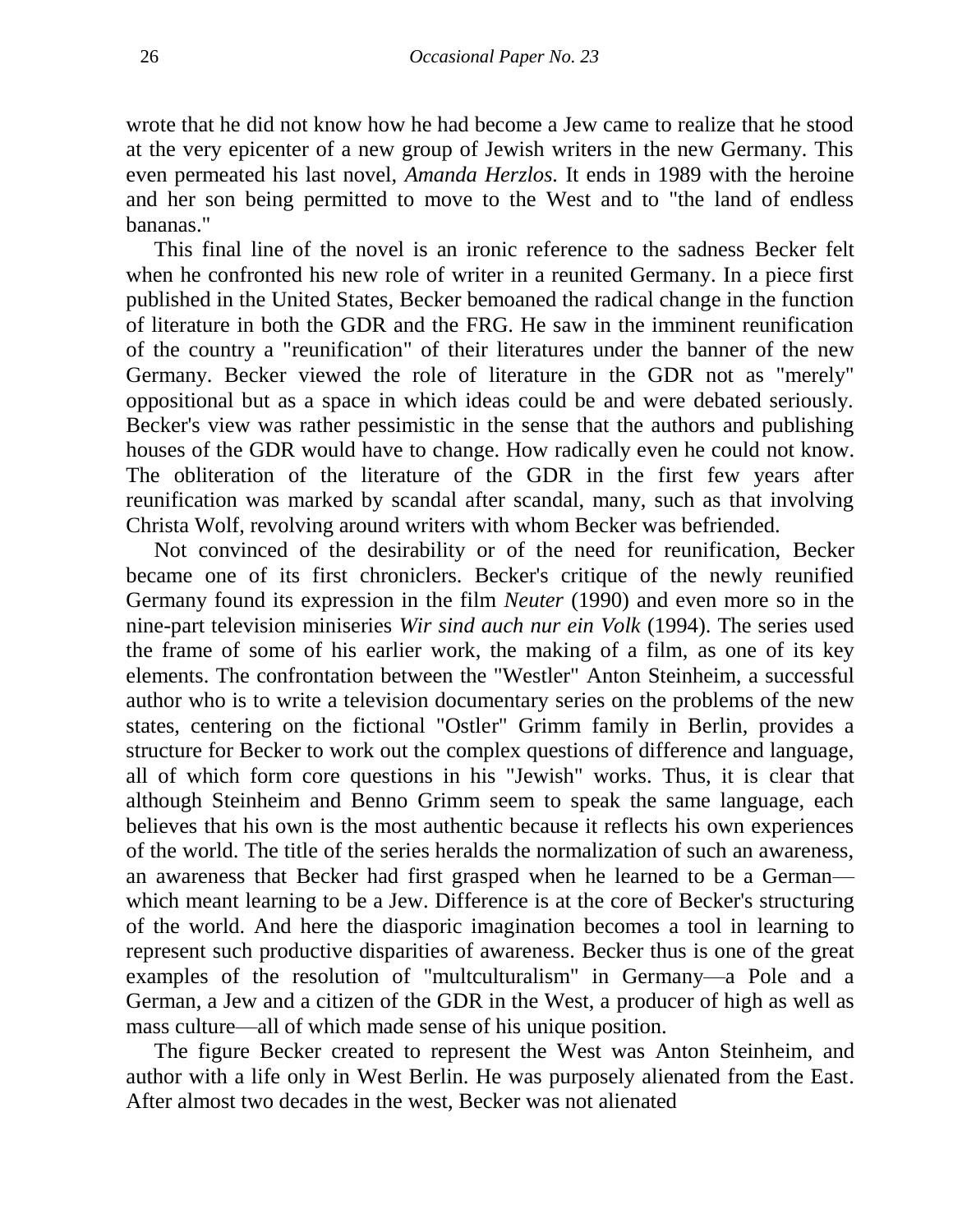from the East, but he sensed the gap between his earlier experiences and the experiences of that generation that flooded out through Hungary and caused the "Velvet Revolution" in Leipzig and Berlin. Becker turned to the families of his married sons in the former GDR for authenticity. They immediately became suspicious. "You were never interested in our activities before," they accused, but made themselves available with the same sense of being observed as the Grimm family did in the series.<sup>51</sup> Becker had "used" his father in his earlier novels; now, he was the absent father using his own sons and grandchildren. The tensions within the fictitious family between the somewhat dotty father-inlaw and the rest of the family mirror the sense of tension existed between Becker and his children. Becker's father was never a good-enough father, and he repeated this in his relationships with his own sons. This distance was the distance of the father damaged in the Shoah visited upon his own sons; but it is also the distance of the son to that state (the GDR) that served as a surrogate father. The relationship between new and old, between West and East, also was mirrored in the world of the fictional families.

In 1996 Becker was diagnosed with cancer. It is a wasting disease, and at a certain point one can be fed only intravenously. Unable to eat or drink, he began slowly to waste away. In dying, Becker's ironic sense of the role of memory and of his own unremembered but never forgotten past re-emerged. Six months before his death his wife, Christine, recorded that he looked down at his emaciated body and said in English: "Back to the roots." He had begun to look like the photos of concentration camp victims. It was exactly that world that he had survived and chronicled; but its memories were indeed etched on his body. His death in their country house at Sieséby and his burial in the graveyard there marked the end of a life searching for an identity. Born a Polish-speaking Jew in prewar Lodz, raised in the hell of the Nazi ghetto of Litzmannstadt, losing his mother in Ravensbrück, becoming a young German and later a young communist in the GDR, a true believer and yet one of the most outspoken critics of the regime, Becker came to be one of the most important voices in both the mass media and literary worlds of the FRG in the 1980s and 1990s. His themes always were the "uncomfortableness" of the world as it exists and the problem of the stability of identity in the light of history. His was an atypical and exemplary life; his works speak to his own generation and to all future generations about the world of Central Europe after 1939. Five worlds— Poland, the Shoah, the GDR, West Berlin, and the new Germany—one life.

 $\overline{\phantom{a}}$  $51$  Ibid.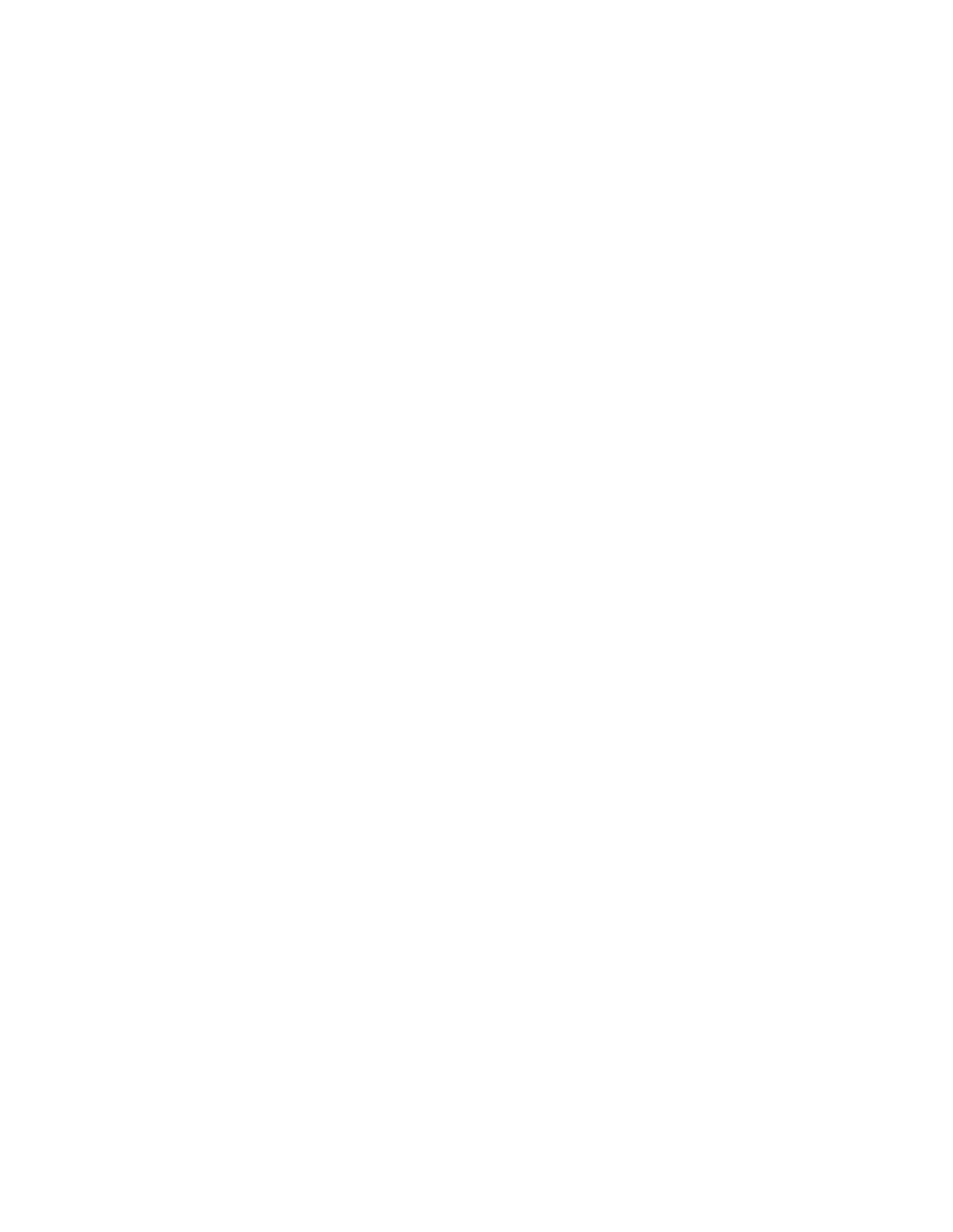# SUGGESTIONS FOR FURTHER READING

Becker, Jurek. *Warnung vor dem Schriftsteller* (Frankfurt am Main, 1989).

*\_\_\_\_\_\_\_.* "Die Wiedervereinigung der deutschen Literatur," *German Quarterly* 63 (1990): 359–64.

Brenner, Michael. *Am Beispiel Weiden: jüdischer Alltag im Nationalsozialismus*  (Würzburg, 1983).

Cafferty, Helen L. "Survival under Fascism: Deception in Apitz' *Nackt unter Wolfen*, Becker's *Jakob der Lügner*, and Kohlhaase's 'Erfindung einer Sprache,'" *West Virginia University Philological Papers* 30 (1984): 90–6.

Dwork, Debórah. *Children with a Star: Jewish Youth in Nazi Europe* (New Haven, Conn., 1991).

Eisen, George. *Children and Play in the Holocaust: Games Among the Shadows* (Amherst, Mass., 1988).

Egyptien, Jürgen. "Die Riten des Erzählen und das Stigma der Identität: Anmerkungen zum Verhältnis von Poetologie und Judentum in Erzählungen Jurek Beckers," in Irene Heidelberger-Leonard, ed. *Jurek Becker* (Frankfurt am Main, 1992), 279–87.

Figge, Susan G. and Jenifer K. Ward. "'(Sich) Ein genaues Bild machen': Jurek Becker's Bronsteins Kinder as Novel and Film," *Germanic Review* 70 (1995):90–8.

Frei, Hannah Liron. "Das Selbstbild des Juden, entwickelt am Beispiel von Stefan Heym und Jurek Becker," Ph.D. diss., University of Zurich, 1992.

Graf, Karin, and Ulrich Konietzny, eds. *Jurek Becker* (Munich, 1991).

Grynberg, Henryk. *Children of Zion*, trans. Jacqueline Mitchell (Evanston, Ill., 1998).

Heidelberger-Leonard, Irene. "Schreiben im Schatten der Shoah: Überlegungen zu Jurek Beckers *Jakob der Lügner*, *Der Boxer*, und *Bronsteins Kinder. Text Kritik: Zeitschrift fürLiteratur* 116 (1992):19–29.

Hirschbach, Frank D. "1945 World War II Ends, and Eight-Year-Old Jurek Becker Is Freed from a Concentration Camp and Begins to Learn German," in Sander L. Gilman and Jack Zipes, eds. *Yale Companion to Jewish Writing and Thought in German Culture, 1096–1996* (New Haven, Conn., 1997), 621–6.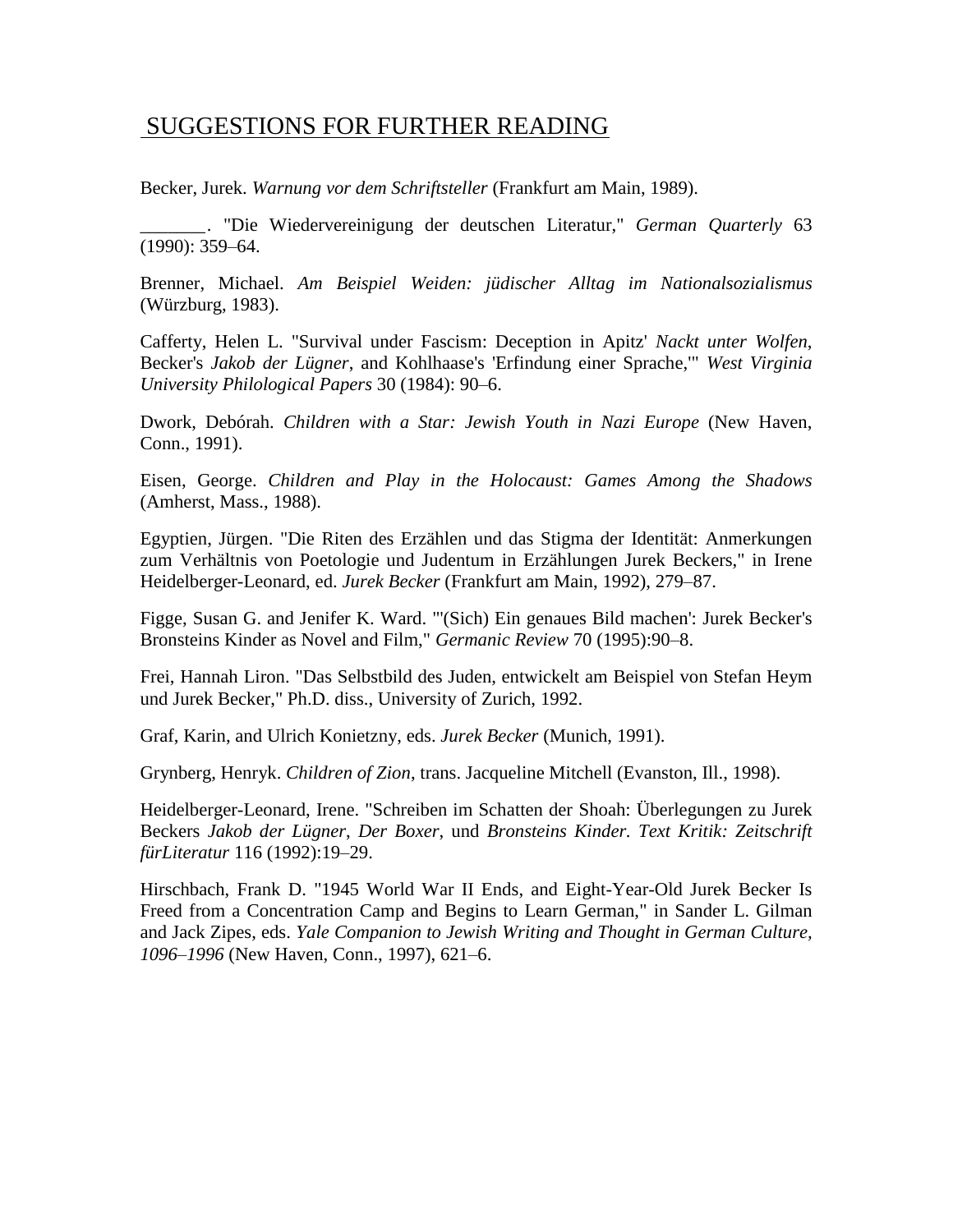Hochberg-Marianska, Maria, and Noe Gruss, eds. *The Children Accuse*, trans. Bill Johnston (Portland, Ore., 1996).

Johnson, Susan M. *The Works ofJurek Becker: A Thematic Analysis* (New York, 1988).

Kestenberg, Judith, and Charlotte Kahn, eds. *Children Surviving Persecution: An International Study of Trauma and Healing* (Westport, Conn., 1998).

Kopka, Fritz-Jochen. "Von der Unübertrefflichkeit des ersten Buches: Jurek Becker: 'Jakob der Lügner,'" in Karl Deiritz and Hannes Krauss, eds. *Verrat an der Kunst? Rückblicke auf die DDR-Literatur* (Berlin, 1993): 156–60.

Maltzan, Carlotta von. "Das Schweigen des Juden als Überlebender: Jurek Beckers Romane Der Boxer und Bronsteins Kinder," *Acta Germanica: Jahrbuch des Germanistenverbandes im Südlichen Afrika* 23 (1995): 79–91.

Naimark, Norman, M. *The Russians in Germany: A History of the Soviet Zone of Occupation, 1945–1949* (Cambridge, Mass., 1995).

\_\_\_\_\_\_\_. *To Know Everything and to Report Everything Worth Knowing Building the East German Police State, 1945–1949 (Washington,* D.C.,1994).

Noll, Hans. "Früchte des Schweigens: jüdische Selbstverleugnung und Antisemitismus in der DDR," *Deutschland Archiv* 22 (1989): 769–78.

Rothschild, Thomas. "Opfer als Täter als Opfer: Jurek Beckers neuer Roman Bronsteins Kinder," *Die Neue Gesellschaft/FrankfurterHefte* 34 (1987): 4–5.

Nabbe, Hildegard. "'Wie ich ein Deutscher wurde': Das Problem der Identität in Jurek Beckers Bronsteins Kinder," in Friedrich Gaede, Patrick O'Neill, and Ulrich Scheck, eds. *Hinter dem schwarzen Vorhang: Die Katastrophe und die epische Tradition* (Tübingen, 1994), 256–67.

Sliwowska, Wiktoria, ed. *The Last Eyewitnesses: Children Of The Holocaust Speak*, trans. Julian Fay Bussgang (Evanston, Ill., 1998).

Taylor, Jennifer L. "Writing as Revenge: Jewish German Identity in PostHolocaust German Literary Works: Reading Survivor Authors Jurek Becker, Edgar Hilsenrath, and Ruth Klüger," Ph.D. diss., Cornell University,1994.

Von Hallberg, Robert, ed. *Literary Intellectuals and the Dissolution of the State: Professionalism and Conformity in the GDR*, trans. Kenneth J. Northcott (Chicago, 1996).

Winter, Miriam. *Trains: A Memoir of a Hidden Childhood During and After World War II* (Jackson, Mich., 1997).